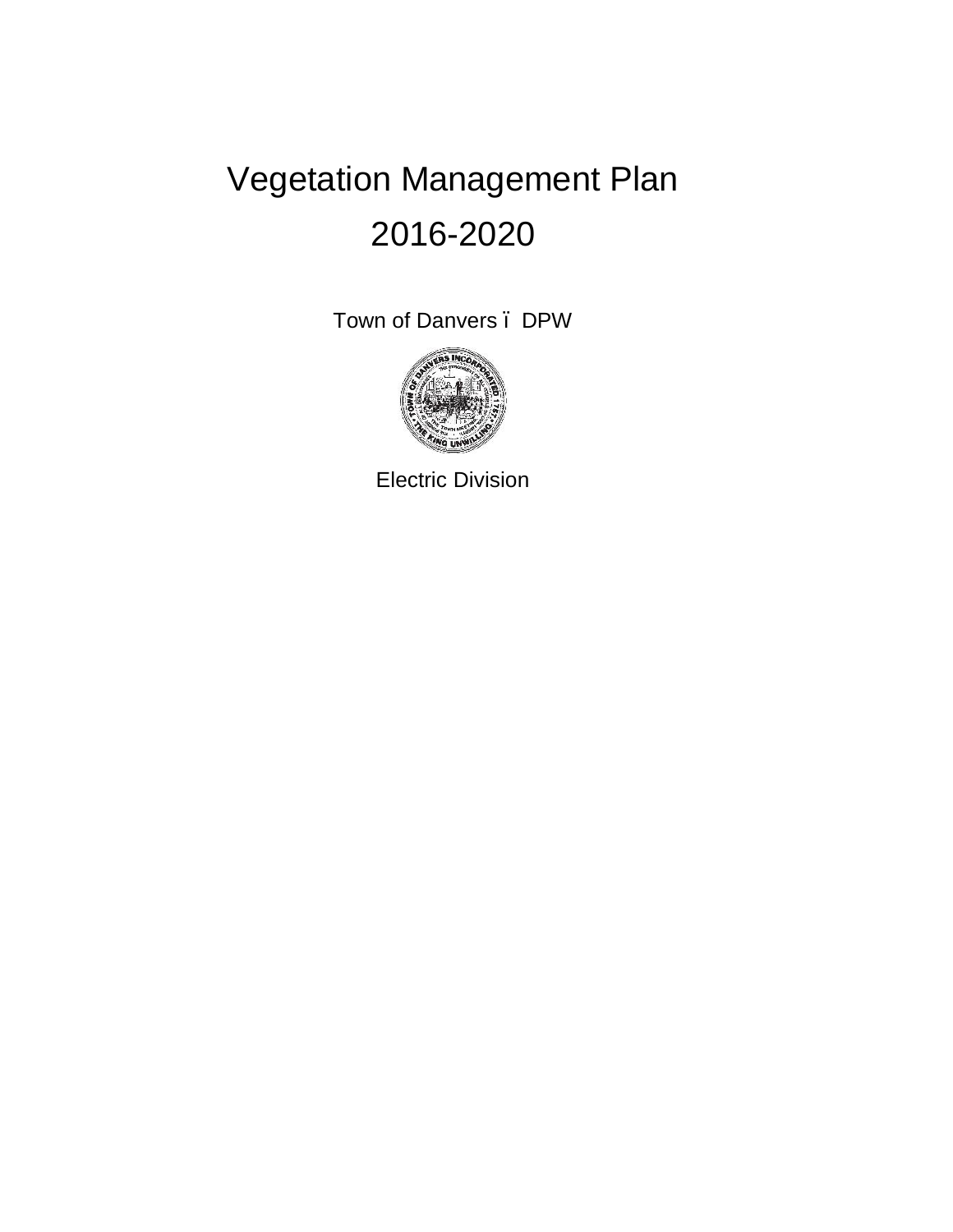# TABLE OF CONTENTS

|    |                                                         | Page |
|----|---------------------------------------------------------|------|
| 1. | <b>INTRODUCTION</b>                                     |      |
| 2. | <b>GOALS AND OBJECTIVES</b>                             |      |
| 3. | <b>IDENTIFICATION OF TARGET VEGETATION</b>              | 2    |
| 4. | <b>VEGETATION MANAGEMENT AND OPERATIONAL GUIDELINES</b> | 3    |
| 5. | <b>VEGETATION MANAGEMENT CONTROL METHODS</b>            | 4    |
| 6. | JUSTIFICATION OF HERBICIDE APPLICATION                  | 10   |
| 7. | <b>IDENTIFICATION OF SENSITIVE AREAS AND CONTROL</b>    | 12   |
| 8. | REMEDIAL SPILL AND EMERGENCY PLAN                       | 17   |
| 9. | <b>IDENTIFICATION AND QUALIFICATIONS OF APPLICANT</b>   | 20   |

#### APPENDIX

A. 333 CMR 11.00: RIGHTS-OF-WAY MANAGEMENT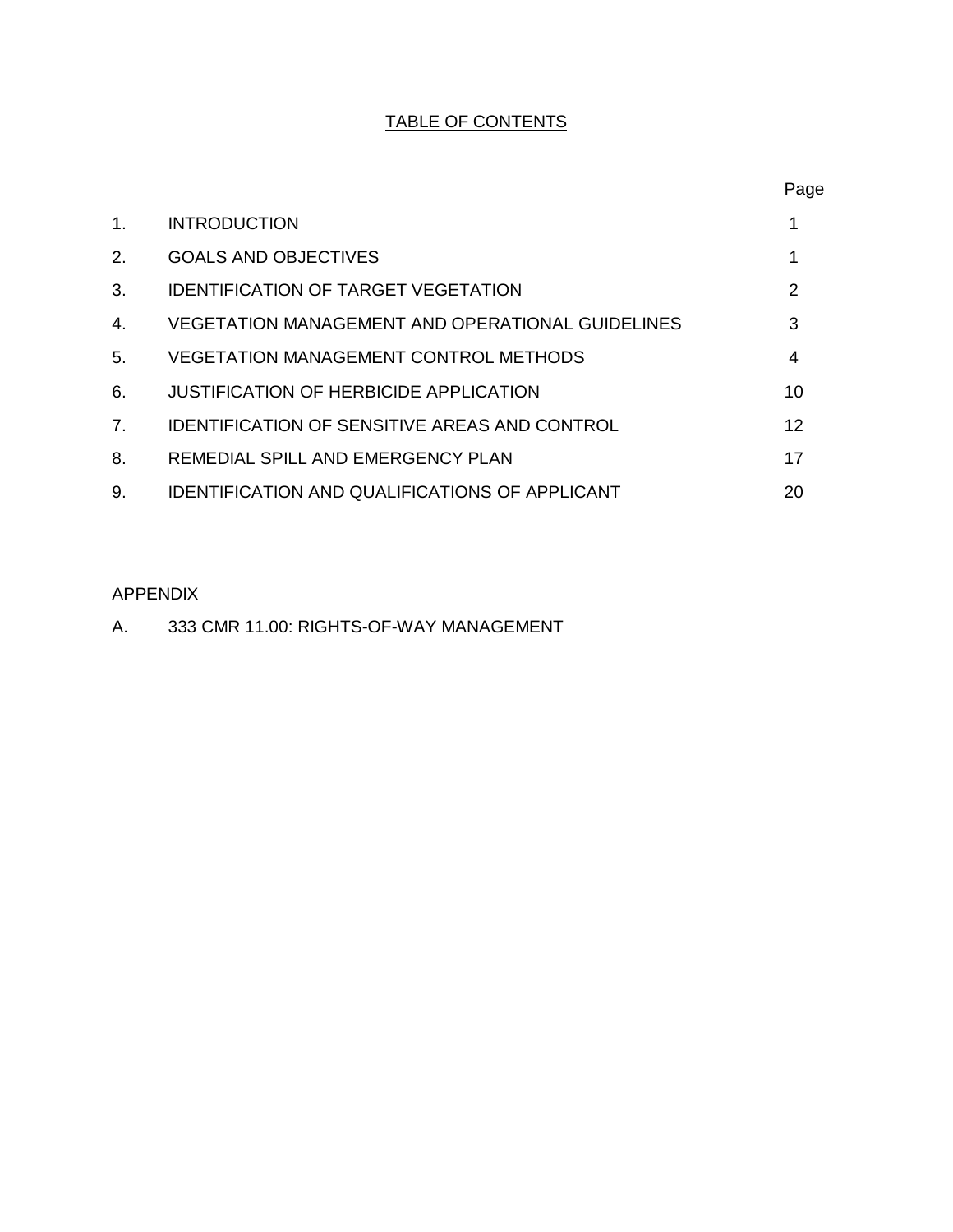#### **1. INTRODUCTION**

The purpose of this Vegetation Management Plan (VMP) is to outline the Danvers Electric five year plan for managing vegetation in compliance with the Commonwealth of Massachusetts 333 CMR 11.00, Right of Way Management regulations.

Danvers Electric is one of the 41 Massachusetts Municipal Light Plants which is a Public Power Utility is serving the electrical needs to the Town of Danvers, Massachusetts. It is governed by the Town Manager with an appointed Municipal Light Board made up of three members.

Danvers Electric serves approximately 13,000 customers within the Town of Danversq13.6 square mile service territory.

Vegetation management is necessary to ensure safe, reliable delivery of electric service through the distribution lines located on our rights-of-way. Tall growing tree species must be prevented from growing into or falling onto the lines. In compliance with rules and regulations, dense woody vegetation, vines, noxious, nuisance and poisonous vegetation, and all vegetation that interferes with access must be removed from around structures, access roads and anywhere in which they prevent access to the rights-of-way for inspections, maintenance, repairs, and emergency access to the lines.

## **2. GOALS AND OBJECTIVES**

The primary goal of this VMP is to outline the standard operating procedures for all vegetation management operations on Danvers Electric of rights-of-way. Its purpose is to document Danvers Electric integrated vegetation management (IVM) standards, practices and procedures. IVM standards are designed to control undesirable vegetation on rights-of-way while minimizing the risk of unreasonable adverse effects on human health and the environment. The American National Standards Institute (ANSI), A3000 standard, defines IVM as a system of managing plant communities in which managers set objectives, identify compatible and incompatible vegetation, and evaluate, select and implement the most appropriate control methods to achieve their goals.

The VMP is intended to provide a basic source of information for state and municipal officials and any interested parties regarding Danvers Electricos vegetation management program.

Danvers Electricos vegetation management objectives are as follows:

- · To ensure the reliable delivery of electric service to our customers
- · To ensure that all vegetation management operations are conducted safely and in compliance with applicable federal and state laws, regulations and permits
- · To maintain an optimum one to two year maintenance cycle for all rights-of-way
- · To ensure that all vegetation management operations are conducted in a safe, effective manner and in conformity with federal and state laws, regulations, and permit conditions
- · To treat all sensitive areas listed in 333 CMR 11.04 according to regulatory policy as areas that require special consideration during vegetation management operations
- · To remove or control non-compatible vegetation within the cleared width of the ROW , along access roads, around structures, gates and the perimeter of electric substations
- · To control non-compatible vegetation that impedes aerial and ground inspections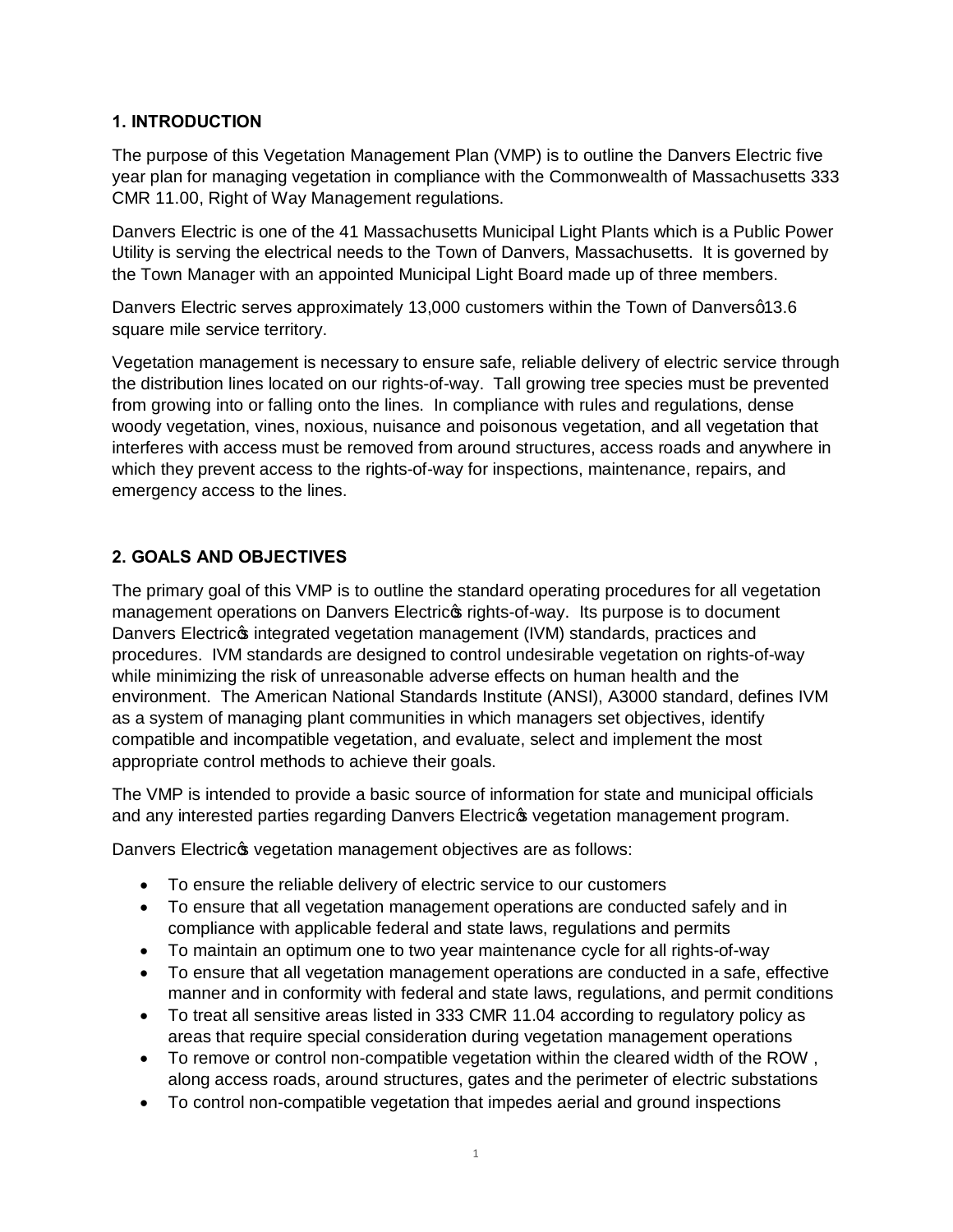- · To control non-compatible vegetation which interferes with access to the ROWs and structures for maintenance or emergencies
- · To allow for unplanned tasks for which all precautions are taken to utilize the correct treatment methods and to protect sensitive areas (construction, restorations, hazard tree removal, etc).
- · To manage and contain the spread of invasive, noxious and poisonous plant species
- · To encourage the establishment of wildlife habitat that does not interfere with the primary function of the ROWs
- · To protect the Priority Habitat of Sate-Listed Species
- · To promote positive public relations with landowners, state and municipal officials, contractors, and the public
- · To maintain the flexibility necessary to accommodate unique situations and the need for more appropriate techniques as they arise (in accordance with new regulations and/or scientific advances).

## **3. IDENTIFICATION OF TARGET VEGETATION**

The primary objective of electric utility vegetation management is the selective control of those plants capable of growing tall enough to interfere with the utility lines and/or access to maintain these lines. Vegetation that obscures the right-of-way corridors and/or grows tall enough to interfere with the lines must be removed. Target species include trees and limbs, tall growing shrubs, vegetation growing around substations, structures, access roads, gates, and anywhere vegetation impedes access to the rights-of-way and equipment. The primary target plant species are trees, generally defined as woody plant species that mature at heights exceeding fifteen feet. Trees must be removed or controlled within the cleared width and along the edges of Danvers Electric tights-of-way because they are capable of growing tall enough to grow into or fall onto the lines causing electric service outages. Examples include, but are not limited to, maples, oaks, ash, cherries, birches, beeches, spruce, hemlocks and pines. In rare isolated instances trees may be left where the electric lines are high enough off the ground so that mature trees will not interfere with the operation of the line. Also, those species that are under the purview of the Natural Heritage and Endangered Species Program of the Massachusetts Division of Fisheries and Wildlife (NHESP) will be treated on a case by case basis.

Certain categories of non-tree species are also targets, some due to their location and others because of their nature.

All woody vegetation (trees, shrubs and vines) on or encroaching upon existing roads or pathways or immediately adjacent to line structures or equipment will be controlled to provide adequate access to structures and equipment along the rights-of-way. If no permanent access route exists along a right-of-way, a pathway may be created during the treatment cycle and maintained in a suitable location by managing all woody vegetation within the selected route. Woody vegetation must be removed in these areas to ensure access to and along the right-ofway and line structures for safe, efficient inspection, maintenance and repair operations.

Plant species that pose an environmental or safety problem will be removed whenever practical. The categories of these plant species that cause safety problems are noxious, nuisance and poisonous vegetation that has heavy thorn growth or dermal toxicity and may create hazards for people working on or traversing the right-of-way. Poisonous vegetation poses a health hazard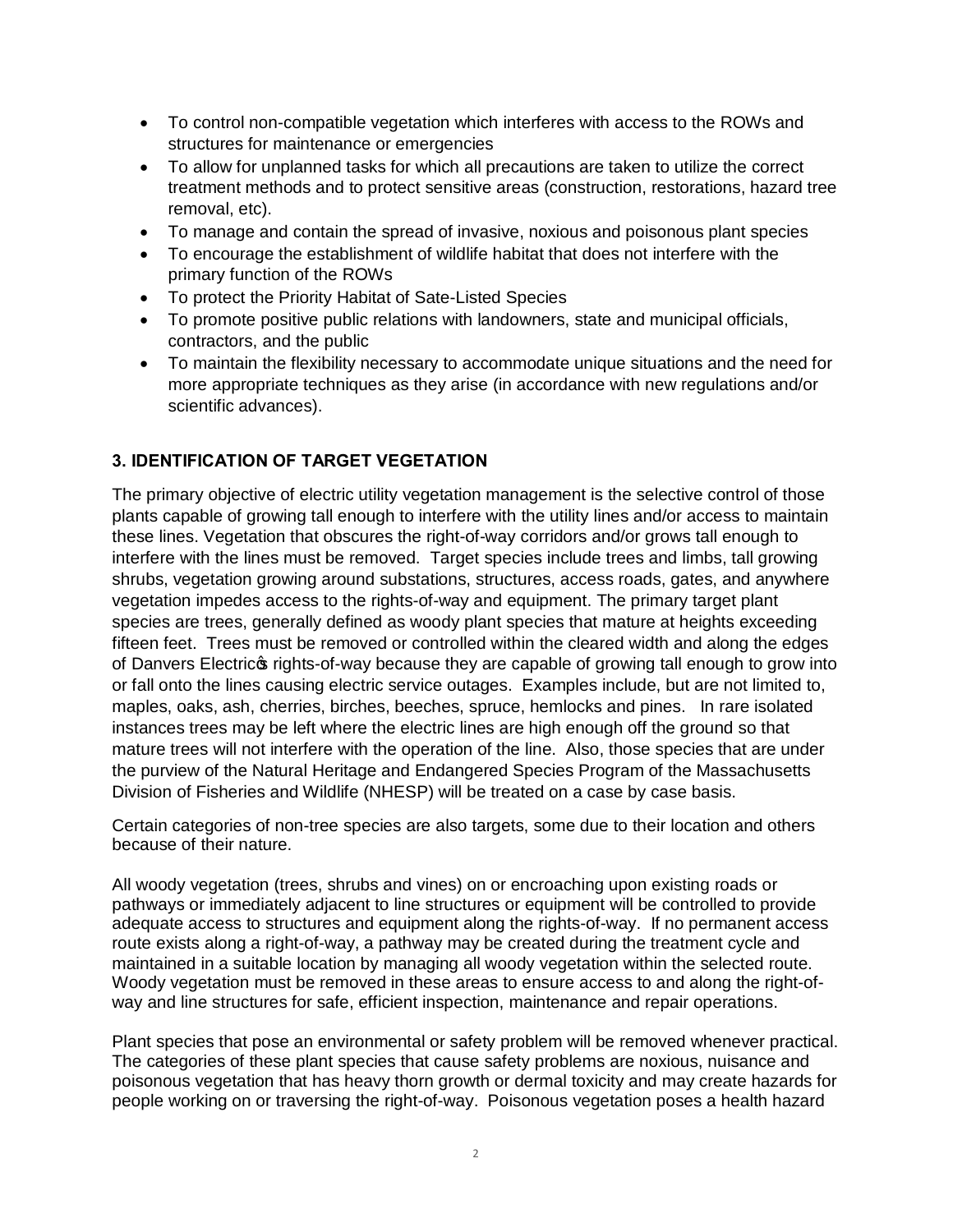to Danvers Electric personnel, contractors and the public-at-large, which can lead to increased incidences of first aid and OSHA recordable incidents. Mechanical methods do not reduce the spread of these populations particularly poison ivy therefore Danvers Electric plans to use herbicides to spot treat poisonous plants.

## **4. VEGETATION MANAGEMENT AND OPERATIONAL GUIDELINES**

Danvers Electric retains independent contractors for all vegetation management applications and requires that these contractors comply with all applicable state and federal laws and regulations and Danvers Electric vegetation management specifications. Contractor performance and compliance with this VMP will be evaluated by Danvers Electric Foresters

# **A. VEGETATION MANAGEMENT GUIDELINES**

Danvers Electric's IVM program will be applied to remove or control all undesirable target vegetation within the full width of the rights-of-way. The vegetation management program applied to each right-of-way must result in l00% control or removal of all target species greater than or equal to six feet in height and a minimum of 90% control or removal of all target species less than six feet in height.

With a few exceptions, all target tree species will be removed or controlled during a treatment operation. This includes all woody vegetation and vines growing on or encroaching upon roadways, trails, or on or within ten feet of structures within the cleared width of the right-of-way. Treatments will also extend around the perimeter of substations following all *sensitive area* restrictions.

Environmentally *sensitive areas* will be treated per 333 CMR 11.04. Vegetation management operations on such sites are designed to prevent any unreasonable adverse environmental effects. These no-spray and limited spray areas will be maintained using the appropriate control methods.

In cases where large areas of high density target species have exceeded 12 feet, it may be more practical to do a mechanical treatment followed in one or two growing seasons by an herbicide treatment to obtain effective control.

Right-of-way access will be through the use of established roadways whenever possible. The contractor will obtain permission to enter a right-of-way by any other means in advance.

Unreasonable site damage or destruction during any phase of the vegetation management operation by the contractor, his agents or employees, must be repaired immediately to the satisfaction of Danvers Electric; Danvers Electric will determine what constitutes unreasonable site damage.

#### **B. OPERATIONAL GUIDELINES**

Danvers Electric will inform the contractor of which rights-of-way will be treated, the range of treatment dates and the methods, materials and mixing rates. Danvers Electric will supply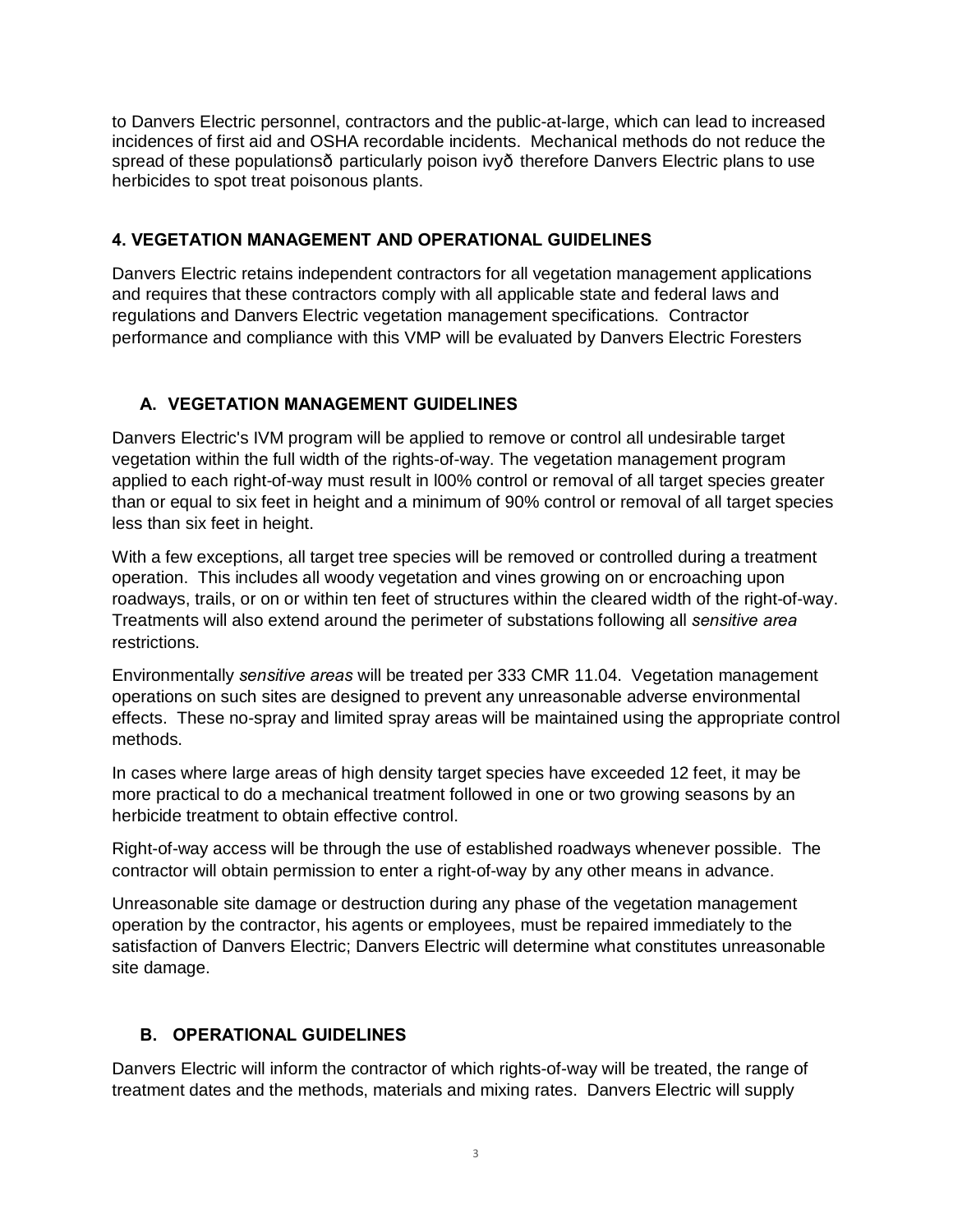treatment restrictions data, maps and written instructions outlining any special treatment considerations or instructions for each right-of-way. No work will be done until the contractor has the appropriate data, permits, restriction lists and mixing rate instructions.

The contractor is responsible for providing or adhering to the following:

- · Appropriately licensed or certified supervisors who understand all aspects of the contracted treatment and who are responsive to the guidance of Danvers Electric
- · Supervisors who effectively manage treatment crews to ensure the satisfactory completion of the contract
- · Supervisors who effectively communicate with the public
- · Experienced and/or trained workers, who are appropriately licensed or certified
- · Workers who conduct themselves professionally at all times
- · All contractors must have a copy of this VMP
- All treatment crews must carry copies of the Yearly Operational Plan (YOP)
- All treatment crews must carry Danvers Electric right-of-way maps
- · Compliance with all applicable Federal and State laws and regulations
- · Appropriate equipment to maintain the highest practical level of efficiency and effectiveness
- · Herbicide application equipment will be appropriately calibrated
- · Equipment maintained in good visual and working condition.

In conclusion, vegetation management operations must be conducted according to this VMP and the instructions of Danvers Electric. Failure to do so is grounds for removal of the crew from the treatment site and termination of the vegetation management contract.

# **5. VEGETATION MANAGEMENT CONTROL METHODS**

Mechanical and chemical controls work together to support the establishment and viability of natural controls, therefore, Danvers Electric utilizes a combination of hand cutting, mowing, selective pruning, selective foliar treatments, low volume basal treatments and cut stump treatments. The treatment methods used on any given right-of-way are selected based on timing, site sensitivity, target species composition and density, site access, topography and treatment methods. Timing all applications and avoiding fixed schedules is important to maximize control while minimizing herbicide use. Danvers Electric inspects rights-of-way for target vegetation density, height and composition. Because all right-of-ways are scheduled for treatment on a yearly basis, the target vegetation height and densities remain at low to moderate levels. These inspections are important because although treatment cycles should remain relatively consistent with the use of our IVM program, short term changes in growth conditions, site disturbances or the effectiveness of past treatments may affect the schedule on individual rights-of-way.

The advantage of a flexible IVM program is the ability to apply the appropriate mechanical and chemical controls to meet the conditions of individual rights-of-way. As the sole means to control vegetation, mechanical controls are a short-term solution. With the exception of most conifer species, cut vegetation re-sprouts, resulting in significantly thicker stem densities. Selective herbicide application treatment methods effectively remove this vegetation that would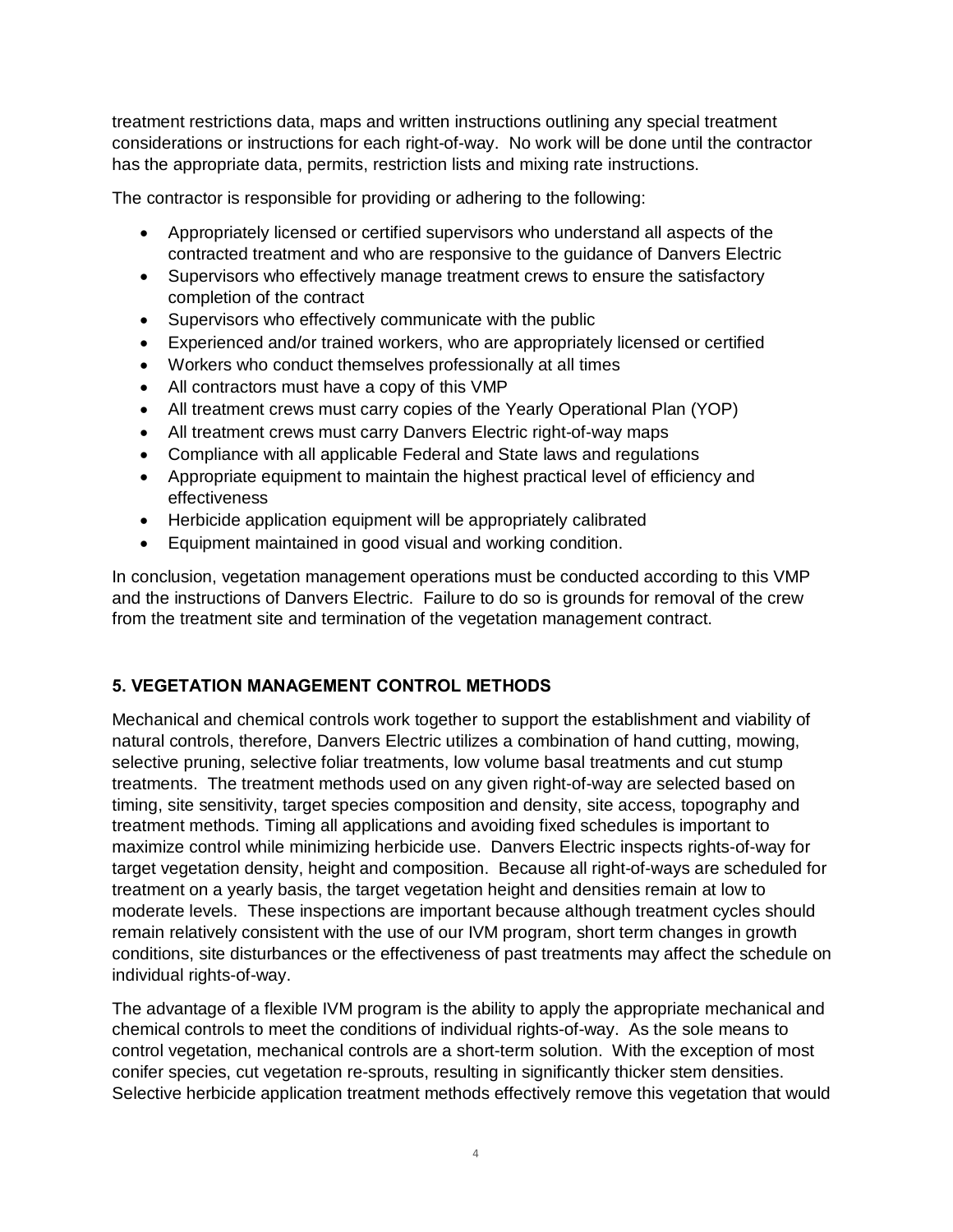otherwise compete with and dominate the early successional ecological communities that are the backbone of natural controls. In some areas, however, mechanical controls are the preferred method, sometimes in combination with the appropriate herbicide treatment method: on vegetation over 12 feet in height; on non-sprouting conifers (with exceptions); in no-spray *sensitive areas*; in visual screens; in individual areas deemed as sensitive; around structures; on access roads; in areas of thick, impenetrable vegetation, and where large areas of high density target species exceed maximum herbicide treatment heights.

# **A. MECHANICAL CONTROL METHODS**

## *Hand Cutting*

Hand cutting is the mechanical cutting of target species using chain saws or brush saws, loppers or hand pruners:

- · Hand cutting may be conducted at any time of the year
- · Target species are cut as close to the ground as practical
- Slash from the operation is cut and scattered so as to lay as close to the ground as practical, but not exceeding two feet in height.

Hand cutting is used to protect environmentally *sensitive areas;* around structures, gates and access roads; to control target vegetation greater than 12 feet in height; where herbicide use is prohibited by regulation or easement restriction; on non-sprouting conifer species greater than two feet in height; and on sites where terrain, site size or sensitivity renders mowing impossible or impractical.

#### *Mowing*

Mowing is the mechanical cutting of vegetation using large trees/brush mowers mounted on rubber tired tractors or tracked vehicles:

- · Mowing may be used at any time of the year except when deep snow precludes operations
- · Selection of specific equipment is based on terrain, target vegetation size and equipment availability
- · Mowing is restricted by steep slopes, rocky terrain, obstructions, wet sites with deep, soft soils, and debris on the right-of-way.

Mowing is used on sites where herbicide use is prohibited by regulatory or easement restriction, where a large number of target species stems have exceeded maximum control heights, where access is impeded by high woody vegetation density and access is required in the short term, and where terrain, site size and sensitivity permit the efficient use of the equipment.

#### *Selective Pruning*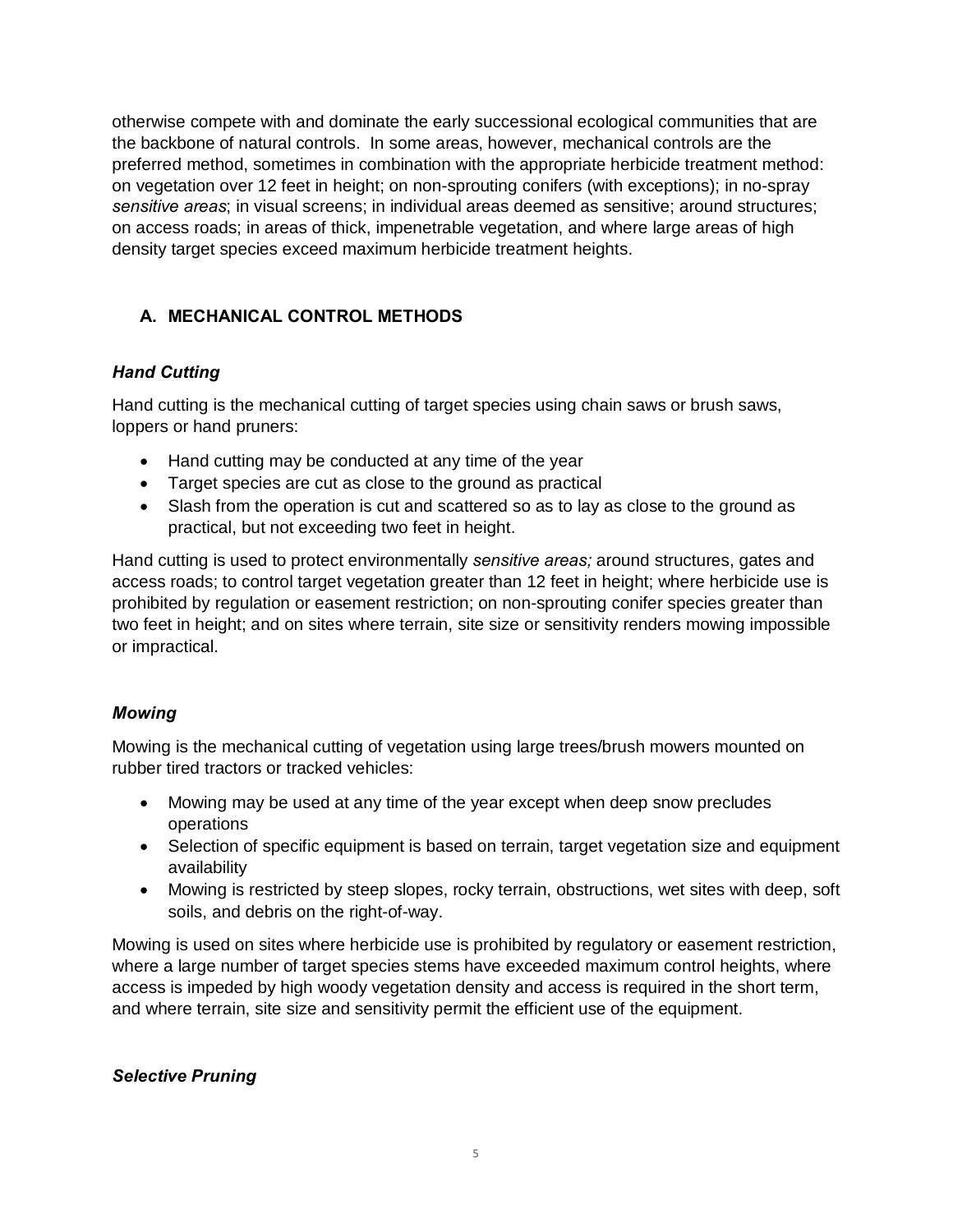Selective pruning is the mechanical removal of the tops or encroaching limbs of tall-growing tree species to prevent them from growing into, or falling onto, the lines:

- Selective pruning may be done at any time of the year
- · Pruning will be accomplished using aerial lifts mounted on trucks, skidders or tracked vehicles or, if terrain or obstructions prevent equipment access, by climbing crews.

This method is used in maintaining visual screens on the limited areas where tree screens are desired and selective removals are not practical; on individual state or town regulated road crossings where it is required or practical; along the edge zones of rights-of-way where pruning will reduce or eliminate the threat of outages; and to provide landowners with a viable alternative to the otherwise mandatory removal of trees for electric line maintenance and integrity that are aesthetically desirable to the property owner.

## *Slash*

Slash- the woody debris generated in cutting operations- will be disposed of by dicing, chipping or piling, at the discretion of Danvers Electric or its contractor:

- · Slash will not be left in waterways, trails or roads, or in such a manner that would permit it to wash into these areas
- The placement of cut woody vegetation must comply with applicable State Fire Marshallos regulations
- · Slash from yards or recreational sites will be chipped or removed to an adjacent area or removed
- · Slash will be piled in isolated areas or windrowed in parallel lines along the right-of-way in piles that should not exceed two feet in height and that do not obstruct access along or to the right-of-way
- · Dicing will be accomplished by cutting the slash in pieces so that it lies as close to the ground as practical
- Chipping is used when dicing and/or piling are prohibited or impractical
	- o In highly sensitive sites wood chips will be removed
	- $\circ$  When left on site, wood chips will be scattered uniformly over the site at depths not exceeding four inches or piled in isolated areas
	- o No chips will be left in wetlands
- · All slash and debris of cherry species will be removed immediately after treatment in active pastures to prevent any harm to livestock.

# **B. CHEMICAL CONTROLS**

Herbicide applications include foliar, basal and cut stump surface treatments. Herbicides are applied as mixtures consisting of herbicide formulation(s), adjuvants, carriers and additives. The timing of herbicide applications, materials, and mixture rates will be listed in Danvers Electricos YOP, twenty-one day notice letter and/or forty-eight hour newspaper notice as required under 333 CMR 11.06 and 11.07 and Chapter 85 of the Acts of 2000. Danvers Electric will only use herbicides on the *Sensitive Area Materials List* administered by the Massachusetts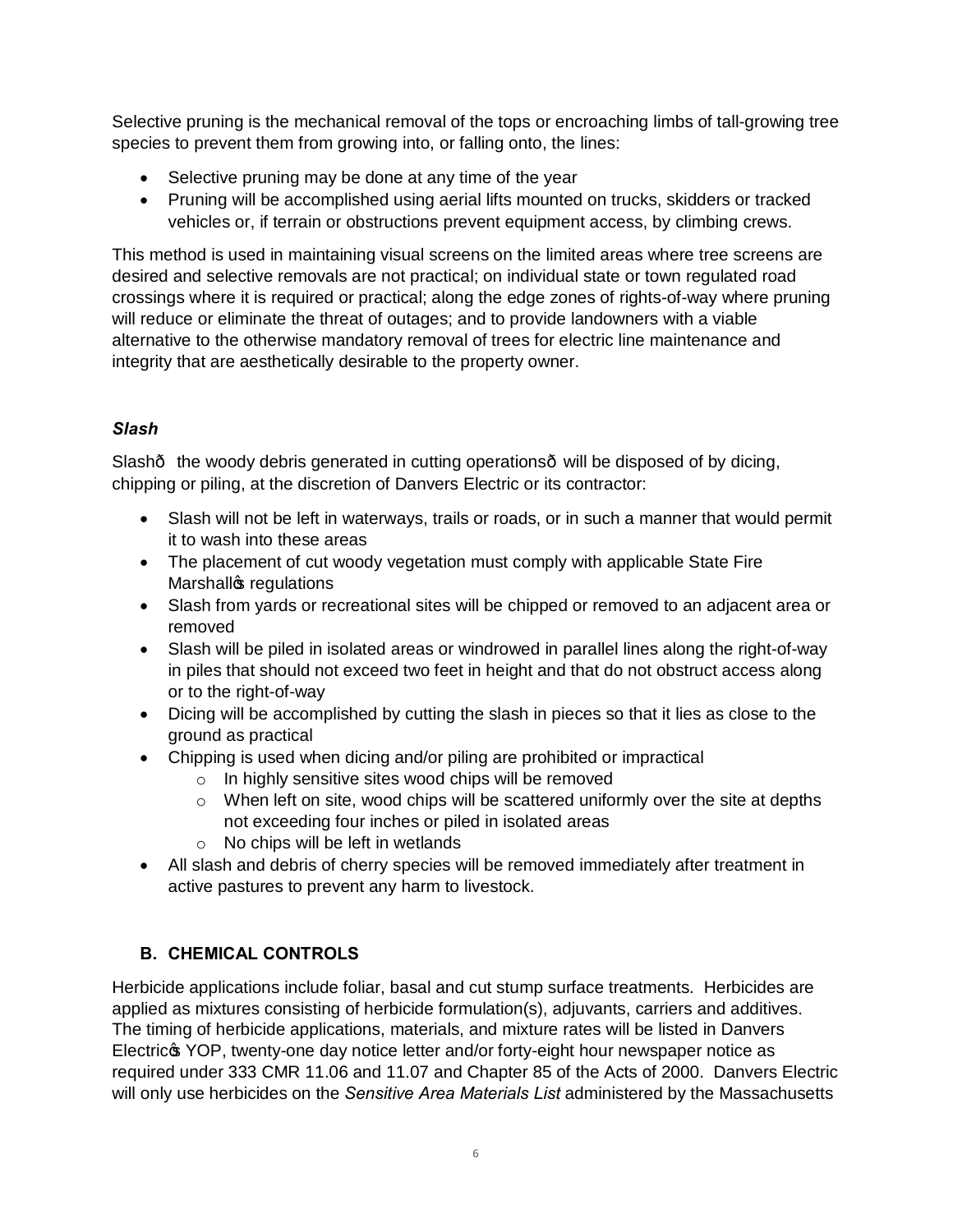Department of Agricultural Resources (DAR). Individual herbicides have different levels of effectiveness on target vegetation species and under different conditions. No herbicide is equally effective on all target species and certain herbicides are more effective on certain target species than others. Danvers Electric selects the herbicide or combination of herbicides in conjunction with the appropriate treatment method to obtain the most effective control of the target species composition and density on each right-of-way.

Individual herbicides and treatment methods also have distinctive physical effects and environmental behaviors. For example, certain herbicides or treatment methods cause foliar brownout while others do not, and certain herbicides have been formulated for use in wet environments while others have not. The selection of specific herbicides or herbicide mixtures coupled with the appropriate treatment methods is made with equal consideration given to the visual and environmental sensitivity of a right-of-way or site within a right-of-way. As a result, herbicides will not be used in certain areas if site sensitivity, regulations, new restrictions, target species composition or height recommend otherwise.

#### *Selective Foliar Treatments*

*Selective foliar treatments* are the application of materials to fully developed leaves, needles or blades of target vegetation. Selective foliar treatments are limited to the season when leaves are fully developed in the spring until early fall and the beginning of leaf abscission $\cdot$  i.e., when leaves begin dropping off the trees.

The equipment for selective foliar treatments includes: hand-pump backpack sprayers, motorized backpack sprayer and off-road vehicle mounted hydraulic sprayers. In each case, mixtures are applied as a uniform spray over the plant's entire foliage to only dampen or lightly wet the target vegetation, instead of being applied to the point of run-off. This minimizes the amount of excess herbicide drip from target species onto desirable ground cover.

Selective foliar treatments are used on hardwood trees and target shrub species below 12 feet in height. In general, selective foliar treatments are not applied to conifer species, however, exceptions to this general guideline will be identified in Danvers Electricos YOPs. Foliar treatments are also not used where landowner agreements preclude their use, within visual screens on targets greater than six feet in height and within mechanical only *sensitive areas* per 333 CMR 11.04.

Foliar treatments are allowed in wetland areas where no standing water is present, per the Department of Food and Agriculture Decision, dated October, 1995, concerning the wetland impact study conducted pursuant to 333 CMR 11.04 (4)(C)(2).

#### *Basal Treatment*

*Basal treatments* are the selective application of an herbicide, diluted in specially formulated oil, to wet the entire lower 12 to 18 inches of the main stem of target plants. Using a hand pump backpack unit, the oil enables the herbicide solution to penetrate the bark tissue and translocate within the plant. Basal treatments are extremely selective, and when used at appropriate locations are applied at very low per acre rates: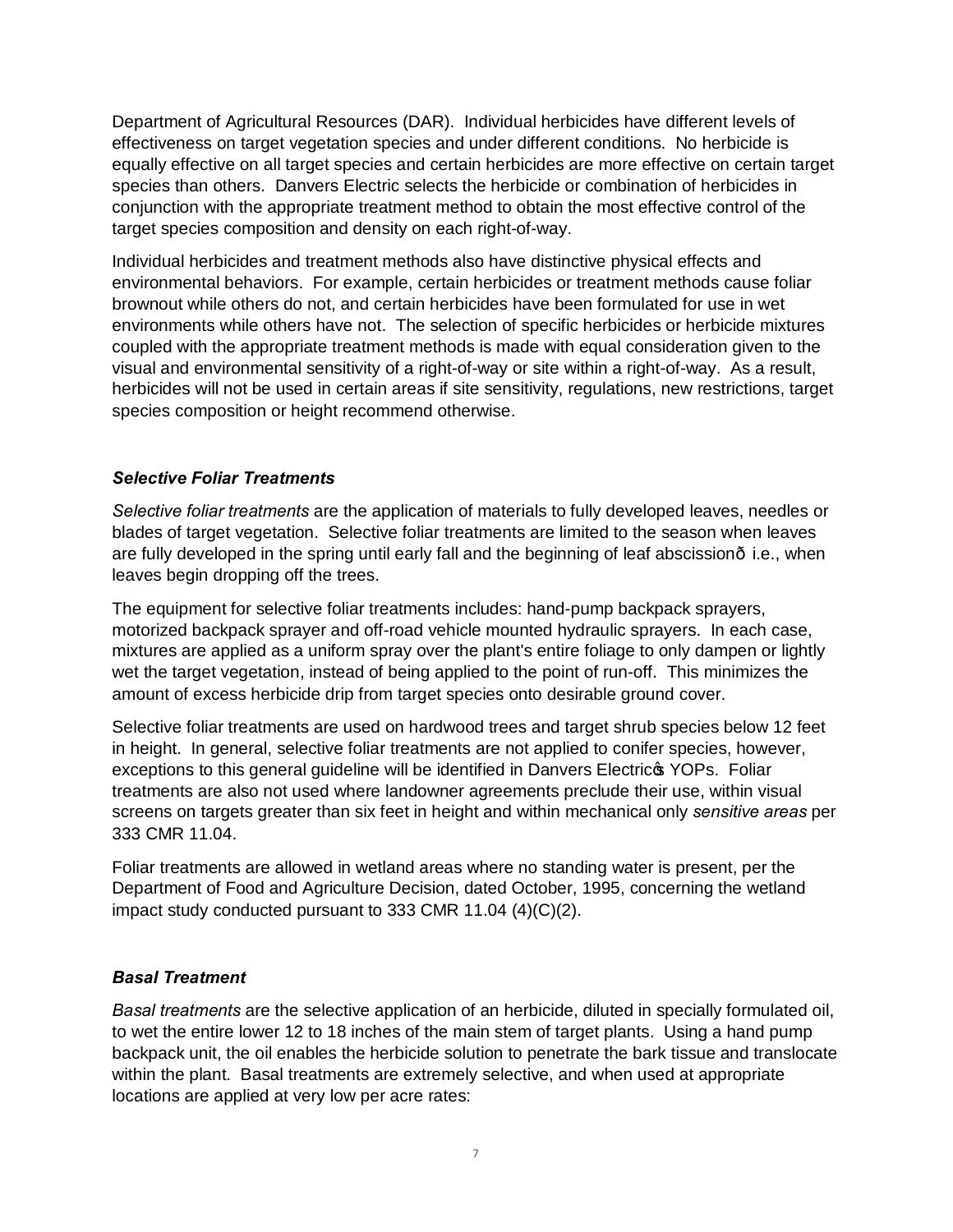- · Optimum target vegetation density is low with average heights greater than four feet, within visual screens and in areas where extreme selectivity is necessary
- · This treatment method can be used any time of year except in conditions that prevent adequate access to the target stems
- · The optimum treatment time frame is in the dormant season when applications are easier due to the lack of foliage and the obstruction caused by grasses and herbaceous growth
- · Restrictions include when snow is too deep or in extremely wet weather
- · Basal treatments are not ideal in high stem densities because of high labor costs and increased herbicide rates per acre.

Basal treatments are used with the same rationale as selective foliar treatments. Basal treatments have the advantage of extending the treatment season into the dormant season thus facilitating the retention of experienced applicators and spreading out the work load. They also have the advantage of being low profile with no noisy motorized equipment and target vegetation is generally controlled without creating brownout when the treatments are completed during the dormant season.

#### *Cut Stump Treatment*

*Cut stump treatments* are the mechanical cutting of target species followed by an herbicide treatment to the phloem and cambium tissue of the stumps. The cut stump mixture is diluted in water or a non-freezing agent and is ideally applied to freshly cut stumps. Application equipment includes: low-volume backpack; hand-pump sprayers; hand held squirt bottles; paintbrushes; and sponge applicators.

This method is used where maximum control is desirable and/or to reduce the visual impact of vegetation management treatments. It is commonly used:

- · To prevent re-sprouts when hand cutting vegetation in preparation for a foliage application
- · To chemically treat target vegetation in sensitive sites where other methods are not possible
- · On all woody vegetation (except non-sprouting conifers) removed from visual screen except within an environmentally *sensitive area* where restrictions take precedence.

Like basal treatments, cut stump treatments may be used at any time of the year provided snow depth will not prevent cutting the stumps below three inches in height. It is best to avoid during the season of high sap flow, in moderate to heavy rains, and is not practical in moderate to heavy stem densities.

#### **C. HERBICIDE APPLICATION RESTRICTIONS AND GUIDELINES**

Herbicide application will be restricted during certain adverse weather conditions, such as rain, wind or deep snow.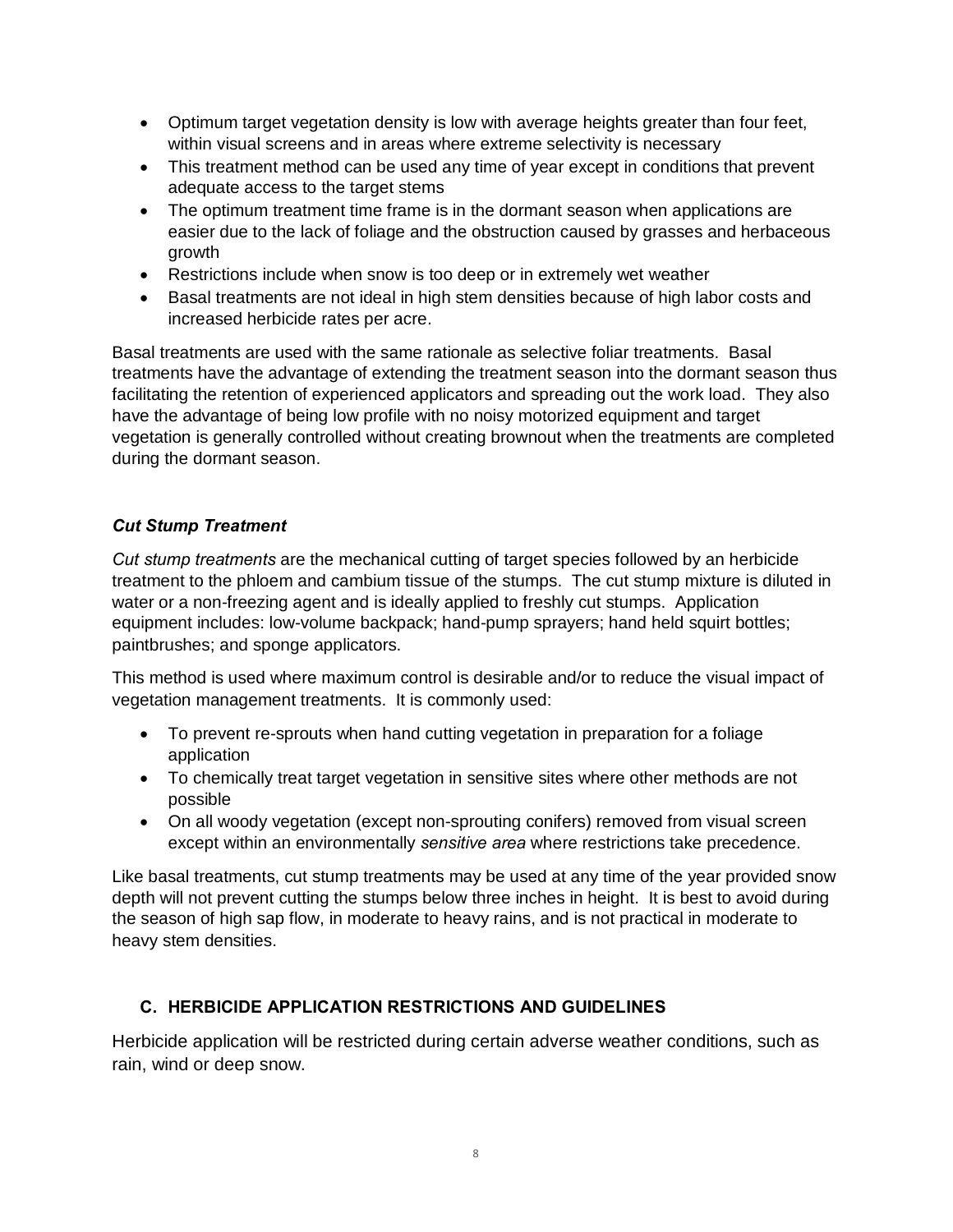# *Rain*

Herbicide applications will not be made during periods of moderate or heavy rain fall:

- Foliar applications are effective in light mist
- · Foliar applications will cease during measurable rainfall that creates leaf runoff that will wash the herbicide off the target
- Foliar applications interrupted by unexpected rainfall will not resume until the rain ends and active leaf runoff has ceased
- · Basal and cut stump treatment applications are ineffective during measurable rainfall
- · Basal applications that are interrupted by rainfall will not be resumed until at least fifty percent of the application zone of the target species is dry.

## *Wind*

Wind affects the individual herbicide treatment methods on different levels:

- · Basal or cut stump treatments are not affected by all but the most extreme wind conditions because they are applied in such close proximity to the ground.
- · During foliar applications, excessive winds can cause damage to desirable vegetation on or off the right-of-way, therefore, to prevent any significant off target drift of herbicides, treatment crews will comply with the following restrictions:
	- $\circ$  If the supervisor can see the mixture moving off the targets, applications will immediately stop until the wind has subsided enough to permit further applications
	- $\circ$  All foliar application mixtures will contain anti-drift agents to reduce the potential of herbicide drift beyond target vegetation:
		- ß Added to the foliar herbicide mixture per the anti-drift agent label
		- **IF In moderate wind conditions, as per label recommendations, more** anti-drift agents may be added to control significant drift, at the discretion of the contractor supervisor.

# *Deep Snow*

Herbicides will not be applied in deep snow conditions. Deep snow creates logistical impediments for basal and cut stump treatments. Deep snow renders it impractical to basally apply herbicides to the lower six inches of the stem of the targets or to cut target stumps below acceptable maximum height limit.

# **D. GENERAL OPERATIONAL GUIDELINE RESTRICTIONS**

**Disposal:** The contractor is responsible for the proper disposal of all excess materials and mixtures in accordance with all applicable Federal and State laws, regulations and guidelines.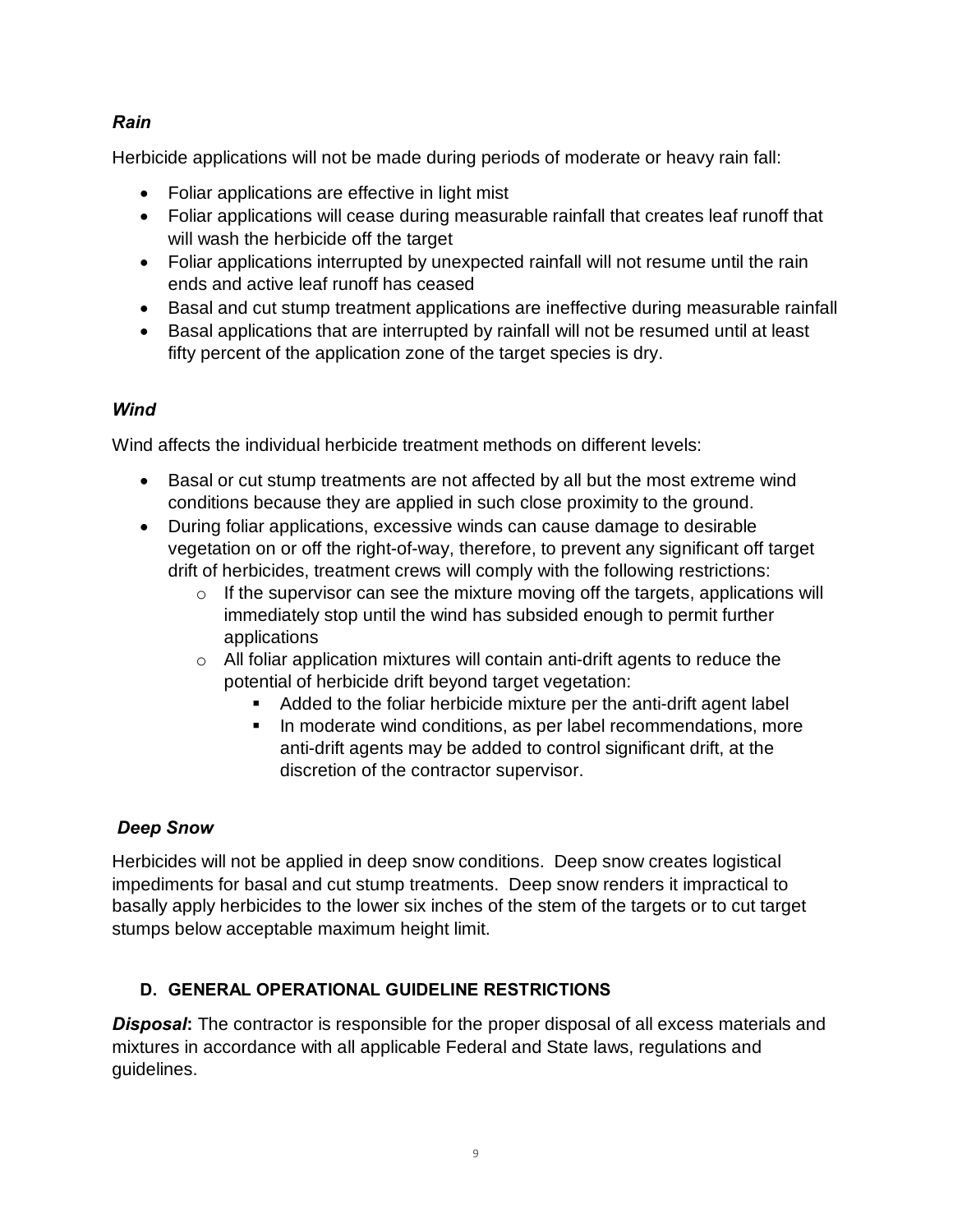*Mixing:* Mixing will take place according to all restrictions in 333 CMR 11.00 and according to the chemical labels.

## **6. JUSTIFICATION OF HERBICIDE APPLICATIONS**

Danvers Electric's vegetation management plan accomplishes the overall goal of continuous and reliable electrical service while placing primary importance on health, safety and environmental protection. Herbicides used on rights-of-way do not cause unreasonable adverse effects to health and the environment when used in accordance with label directions. These herbicides are regulated by the U.S. Environmental Protection Agency and approved for use in Massachusetts by the State Department of Agricultural Resources (DAR). Approved herbicides are applied by contractors that are licensed/certified by the State, and in accordance with herbicide label directions and precautions. In addition, Danvers Electric policy requires compliance with all applicable federal and state laws and regulations.

This section compares the relative benefits of herbicide control with other methods and describes why herbicides are an essential part of an effective vegetation management program.

## *Regulation of Stem Density and Plant Composition*

Selective herbicide application provides significant advantages in decreasing the density of target vegetation and encourages the development of lower growing, native plant communities. A long-term reduction in the number of tree stems can be achieved by selectively treating only those undesirable species capable of interfering with overhead lines and access. Herbicides are used which normally provide total control of both the above ground portion of target vegetation and the root system to prevent re-sprouting.

Compatible plant communities are developed by controlling re-growth of trees and occasionally tall-growing or invasive shrubs, and encouraging desirable species to dominate the right-of-way. Reducing undesirable plant competition for space allows low maturing shrubs, grasses, ferns, wildflowers, and herbs to spread into those areas previously occupied by target vegetation. The resulting dense low growing plant cover helps inhibit the germination and development of tall growing tree seedlings back onto the right-of-way. Compatible plant communities are thereby established which have an increased desirable species component and decreased undesirable component. In this manner, selective herbicide treatments tend to minimize the use of herbicides by generally reducing the number of target stems requiring control and potentially extending the time interval between treatments since the fastest growing, tallest maturing target species are controlled or eliminated.

#### *Wildlife Habitat*

Selective herbicide applications can enhance wildlife habitat through the development of complex, relatively stable plant communities. The appropriate use of herbicide develops an environment and edge habitat beneficial to a wide variety of wildlife species. Large and small mammals, songbirds, raptors and a multitude of other animals are known to use these rights-ofway for food, cover and natural corridors of travel.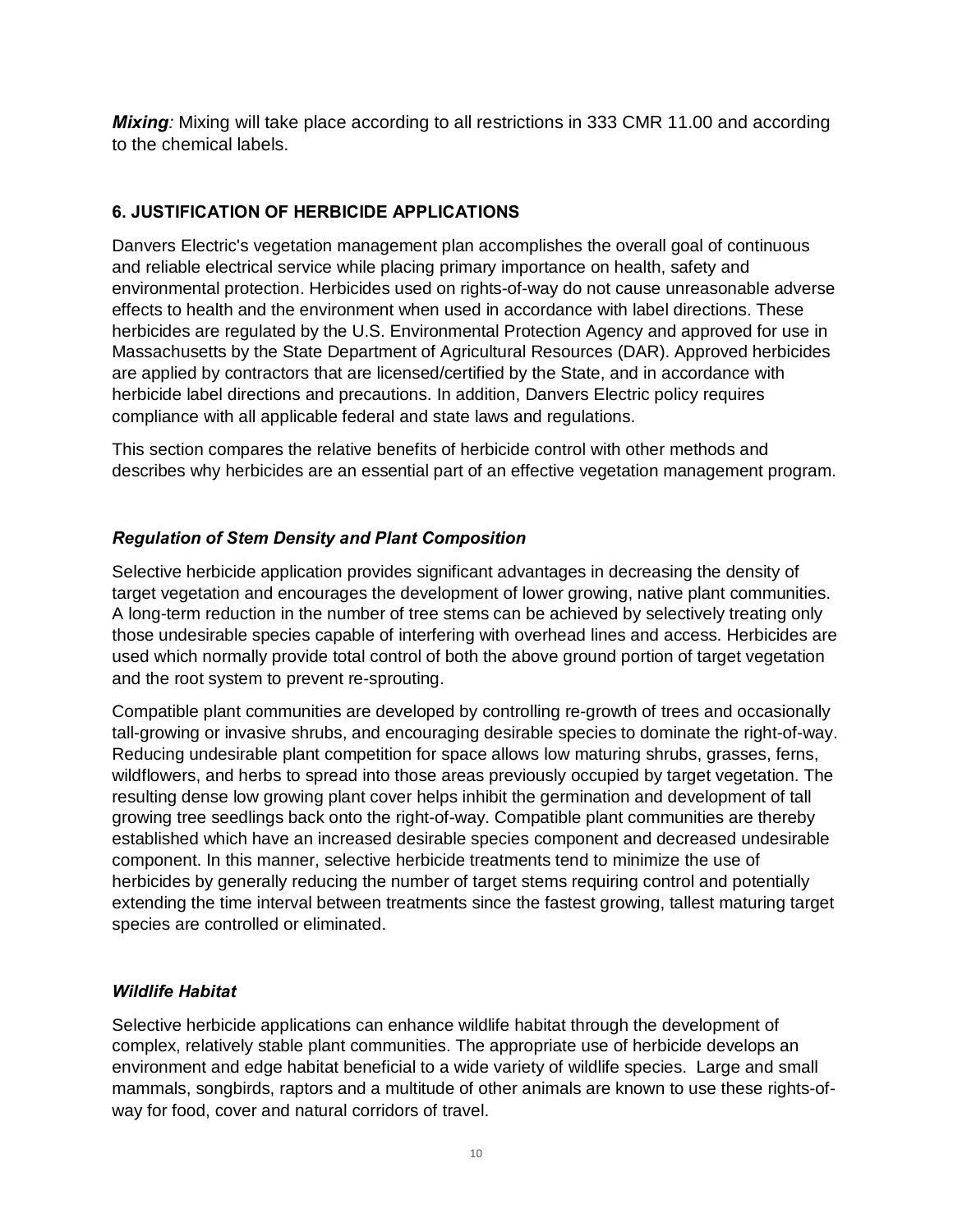#### *Economics*

Economics refers to the costs of the various management techniques and the effectiveness of a particular method in controlling target species. Since effective control of target species is paramount to a successful vegetation management program, optimum control is that which is most cost effective over the long term.

A vegetation management plan based solely on cutting is becoming cost prohibitive. Hand cutting or mowing without the benefit of herbicides allows the root systems of cut-off sproutable stumps to remain alive. Dormant or adventitious buds located on the root or stumps quickly develop into sprouts, often during the same year of cutting. Instead of a single stem which existed prior to cutting, a cluster of sprouts soon becomes established. Since a developed root system is already present, the growth rate of the newly formed sprouts is much faster than the normal growth rate of the tree. In fact, dense sprouts approximately 7-10 feet tall have occurred during the first full growing season immediately following cutting.

Hand cutting or mowing programs require repeated re-clearing of brush due to re-sprouts with a one-time cost of approximately 1 to 5 times that for one herbicide application. This cost multiple is compounded further in that cutting must be performed 2 to 3 times more often than selective herbicide treatments. While warranted under certain conditions (e.g., in restricted sensitive areas, when weather is not appropriate, and when woody vegetation is too tall to effectively treat with herbicides), the high per acre cost of cutting, lack of sprout control, and the necessity for more frequent maintenance reduce the long term cost effectiveness of cutting without herbicide treatment.

#### *Erosion Control*

A well-established, low-growing plant cover as provided by selective herbicide use also serves to control erosion by holding soil against wind and water movement. Conversely, under certain site conditions, continued non-selective cutting without the benefit of herbicides can leave the ground bare and vulnerable to soil losses.

#### *Noise and Air Pollution*

Reliance on cutting methods would result in increased noise and air pollution as compared to herbicide control. Since crews have to return more frequently for cutting, noise pollution and exhaust from vehicles and brush cutting equipment are a normal consequence. Also, fuel consumption for equipment increases.

#### *Safety of Workers and the Public*

Selective herbicide application may be used where mechanical methods such as mowing may pose a safety hazard to workers or the public.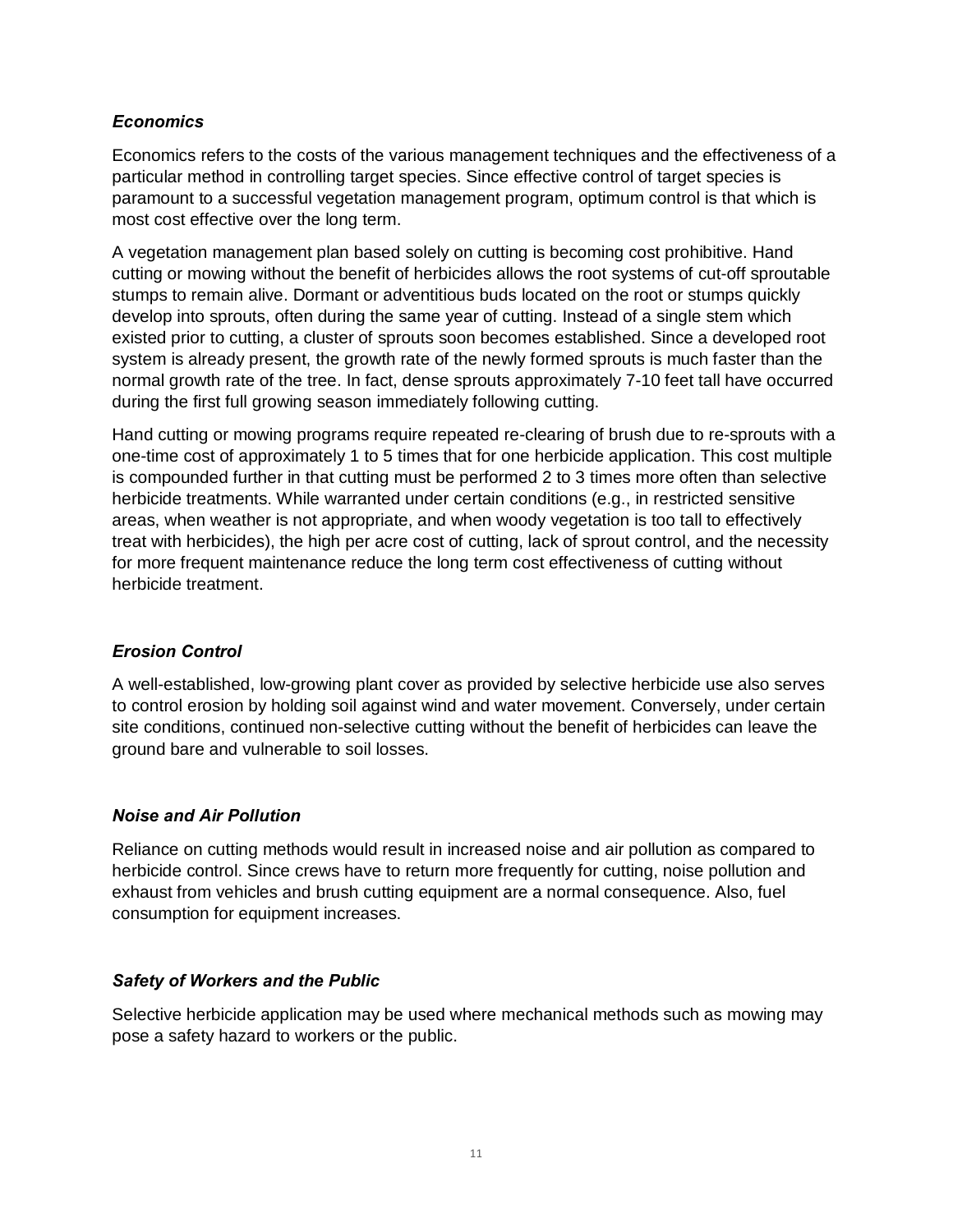#### **7. IDENTIFICATION OF SENSITIVE AREAS AND CONTROL STRATEGIES PROPOSED**

This section defines sensitive areas encountered along rights-of-way, provides references and sources for identifying sensitive areas, outlines the method used to identify sensitive areas, and lists the control strategies proposed for sensitive areas.

The Massachusetts Department of Environmental Protection (DEP) and DAR have developed a list of recommended herbicides (See Appendix B) for use in sensitive areas within rights-of-way. These herbicides are characterized by their low toxicity, mobility, and persistence. Danvers Electric will use only chemicals from this list when treating in sensitive areas.

Sensitive areas are defined in 333 CMR 11.04, "any areas, within rights-of-way, including but not limited to the following, in which public health, environmental or agricultural concerns warrant special protection to further minimize risks of unreasonable adverse effects.+See table below.

| <b>Sensitive Area</b>                       | No Spray Area                                                                   | <b>Limited Spray Area</b>                                                                                                                                                                                                   | Where<br>Identified                        |
|---------------------------------------------|---------------------------------------------------------------------------------|-----------------------------------------------------------------------------------------------------------------------------------------------------------------------------------------------------------------------------|--------------------------------------------|
| Wetlands and<br>Water Over<br>Wetlands      | Within 10 feet<br>(unless provisions of<br>333 CMR 11.04(4)(c)<br>are followed) | $10 - 100$ feet;<br>12 months must elapse between<br>applications;<br>Selective low pressure, using foliar<br>techniques or basal or cut-stump<br>applications                                                              | <b>YOP Maps</b><br>and identify<br>on site |
| Certified<br><b>Vernal Pool</b>             | Within 10 feet                                                                  | 10 feet to the outer boundary of any<br><b>Certified Vernal Pool Habitat;</b><br>12 months must elapse between<br>applications;<br>Selective low pressure, using foliar<br>techniques or basal or cut-stump<br>applications | <b>YOP Maps</b><br>and identify<br>on site |
| <b>Public Ground</b><br><b>Water Supply</b> | Within 400 feet<br>(Zone I)                                                     | Zone II or IWPA (Primary Recharge Area);<br>24 months must elapse between<br>applications;<br>Selective low pressure, using foliar<br>techniques or basal or cut-stump<br>applications                                      | <b>YOP Maps</b>                            |

#### **Sensitive Area Restriction Guide (333 CMR 11.04)**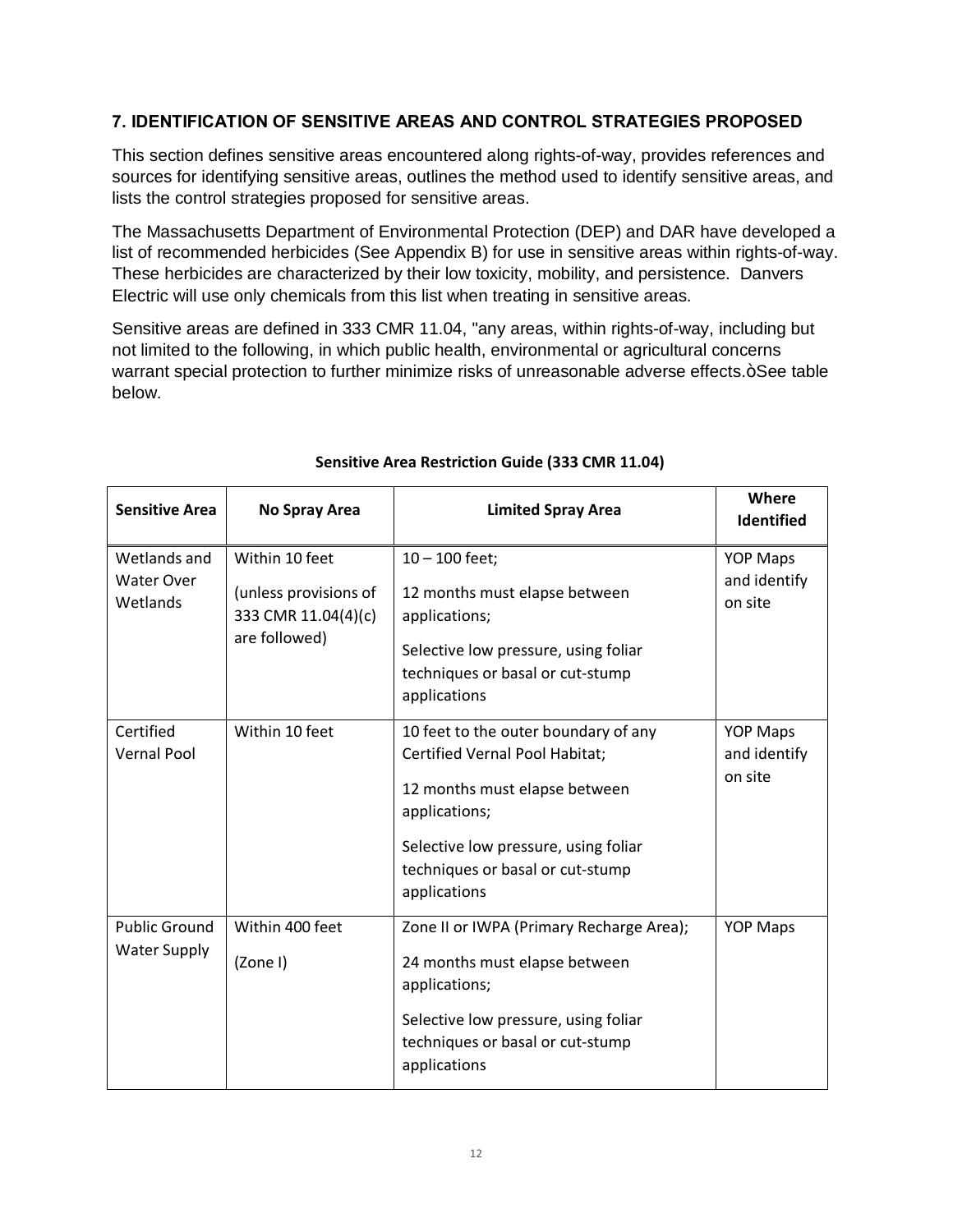| <b>Sensitive Area</b>                        | No Spray Area                                                                                                                                          | <b>Limited Spray Area</b>                                                                                                                                                                                                             | Where<br>Identified                            |
|----------------------------------------------|--------------------------------------------------------------------------------------------------------------------------------------------------------|---------------------------------------------------------------------------------------------------------------------------------------------------------------------------------------------------------------------------------------|------------------------------------------------|
| <b>Public Surface</b><br><b>Water Supply</b> | Within 100 feet of<br>any Class A public                                                                                                               | 100 feet to the outer boundary of the Zone<br>А;                                                                                                                                                                                      | <b>YOP Maps</b>                                |
|                                              | surface water source                                                                                                                                   | 24 months must elapse between<br>applications;                                                                                                                                                                                        |                                                |
|                                              |                                                                                                                                                        | Selective low pressure, using foliar<br>techniques or basal or cut-stump<br>applications                                                                                                                                              |                                                |
|                                              | Within 10 feet of any<br>tributary or<br>associated surface<br>water body located<br>outside of the Zone A                                             | 10 feet to the outer boundary of the Zone<br>А;                                                                                                                                                                                       |                                                |
|                                              |                                                                                                                                                        | 24 months must elapse between<br>applications;                                                                                                                                                                                        |                                                |
|                                              |                                                                                                                                                        | Selective low pressure, using foliar<br>techniques or basal or cut-stump<br>applications                                                                                                                                              |                                                |
|                                              | Within 100 feet of<br>any tributary or<br>associated surface<br>water body located<br>within the Zone A of<br>a Class A public<br>surface water source |                                                                                                                                                                                                                                       |                                                |
|                                              | Within a lateral<br>distance of 100 feet<br>for 400 feet<br>upstream of any<br><b>Class B Drinking</b><br>Water Intake                                 | Within a lateral distance of between 100 -<br>200 feet for 400 feet upstream of intake;<br>24 months must elapse between<br>applications;<br>Selective low pressure, using foliar<br>techniques or basal or cut-stump<br>applications |                                                |
| Private Water<br>Supply                      | Within 50 feet                                                                                                                                         | $50 - 100$ feet;<br>24 months must elapse between<br>applications;                                                                                                                                                                    | In YOP well<br>list and<br>identify on<br>site |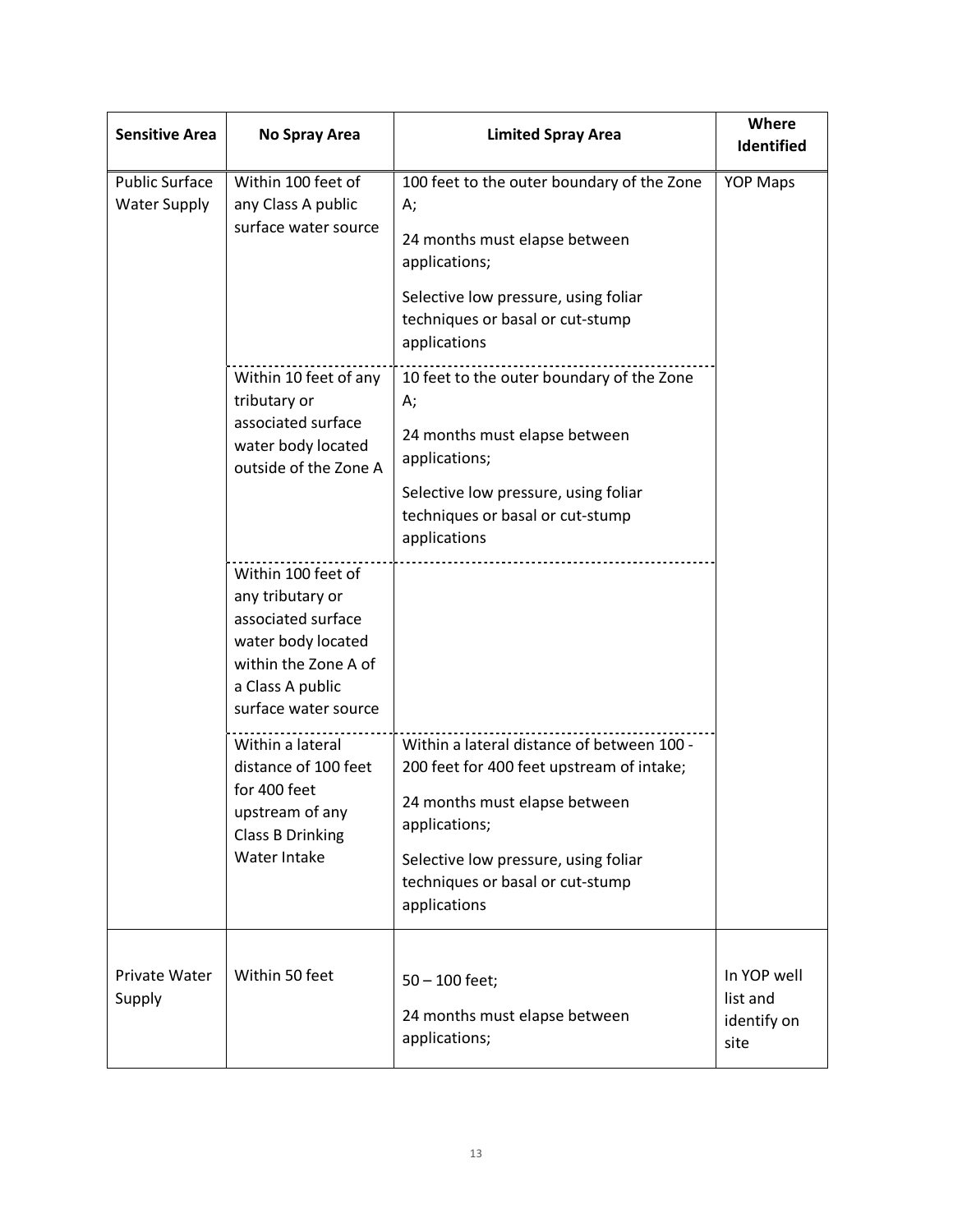| <b>Sensitive Area</b>                     | No Spray Area                                          | <b>Limited Spray Area</b>                                                                                                                                                                                                                              | Where<br>Identified                        |
|-------------------------------------------|--------------------------------------------------------|--------------------------------------------------------------------------------------------------------------------------------------------------------------------------------------------------------------------------------------------------------|--------------------------------------------|
|                                           |                                                        | Selective low pressure, using foliar<br>techniques or basal or cut-stump<br>applications                                                                                                                                                               |                                            |
| Surface<br>Waters                         | Within 10 feet from<br>mean annual high-<br>water line | 10 feet from the mean annual high water<br>line and the outer boundary of the<br><b>Riverfront Area;</b><br>12 months must elapse between<br>applications;<br>Selective low pressure, using foliar<br>techniques or basal or cut-stump<br>applications | <b>YOP Maps</b><br>and identify<br>on site |
| Agricultural<br>and Inhabited<br>Areas    | N/A                                                    | $0 - 100$ feet<br>12 months must elapse between<br>application; Selective low pressure, using<br>foliar techniques or basal or cut-stump<br>applications.                                                                                              | Identify on<br>site                        |
| State-listed<br><b>Species</b><br>Habitat | <b>Fisheries and Wildlife</b>                          | No application within habitat area except in accordance with a<br>Yearly Operational Plan approved in writing by the Division of                                                                                                                       | <b>YOP Maps</b>                            |

#### **A. REFERENCE AND SOURCES FOR IDENTIFYING SENSITIVE AREAS**

Two simple descriptions guide the complex identification of the *sensitive areas* defined in 333 CMR 11.04: *Readily identifiable in the field* and *Not readily identifiable in the field.* Readily identifiable in the field areas will be treated, identified and when appropriate, marked according to all applicable restrictions listed in 333 CMR 11.00. Not readily identifiable in the field areas will likewise be treated and marked when appropriate, but they are identified by the use of data marked on maps and collected in the YOP and notification processes before the time of treatment.

The following references and sources may identity the location of public ground water supplies, public surface water supplies, private drinking water supplies, and the general location of wetlands. Standing and flowing water, and agricultural and habitat areas are readily identified in the field.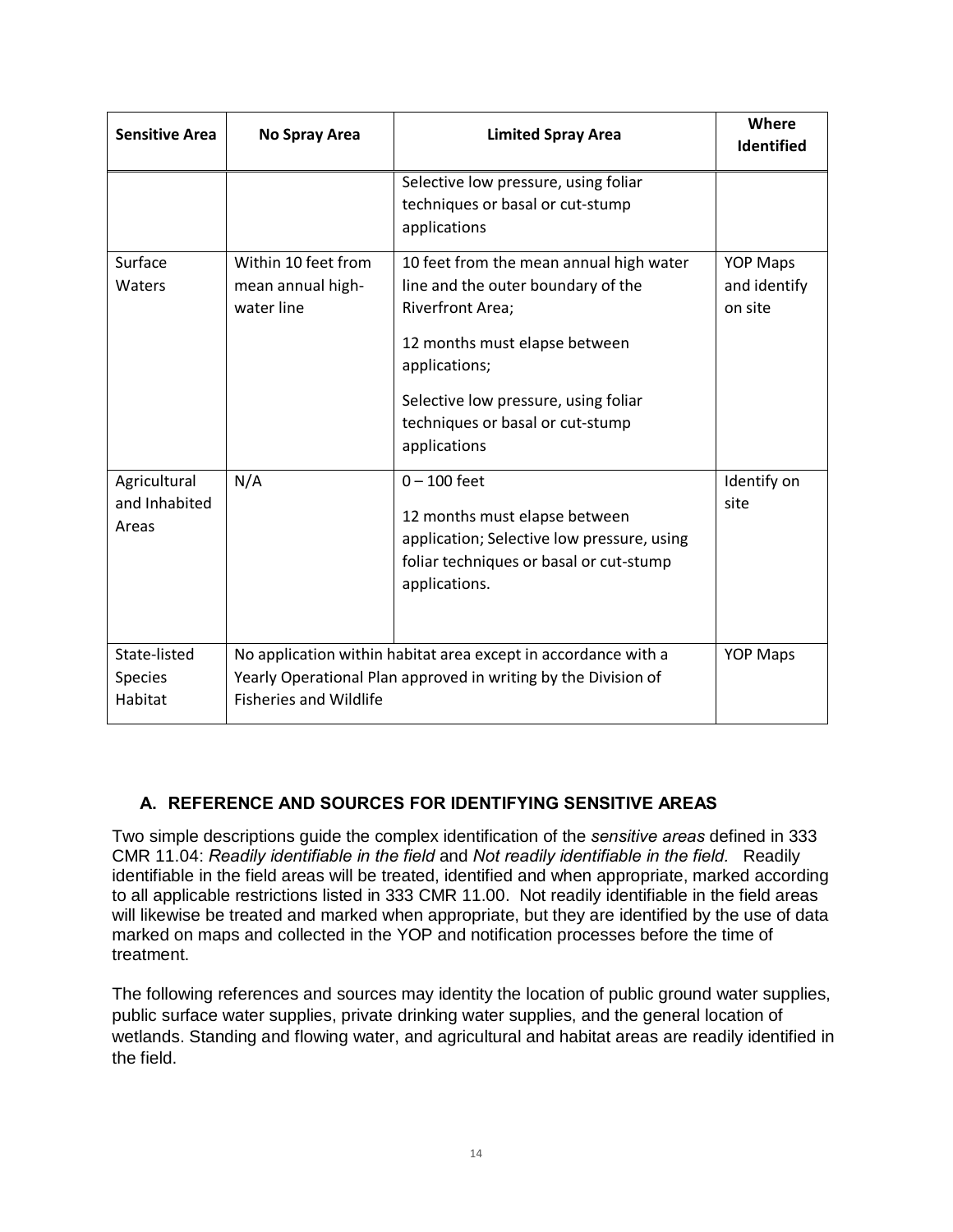- · Massachusetts Department of Environmental Protection (DEP) Watershed Maps (scale 1:25,000) and/or digital data layers; delineates the perimeter of public watersheds and the location of public wells.
- · Massachusetts DEP Wetland Restriction Maps (scales usually 1:1,000); approximately 15% of the State has been mapped; available from DEP, Division of Wetlands and Waterways.
- · Municipal Maps and Records (scales vary).
- · Regional Planning Agencies' 208 Water Quality Survey Wetland Maps (scales vary); not all planning agencies have copies.
- · U.S. Army Corps of Engineers (COE) Wetland Maps (scales vary); prepared for specific COE projects.
- · U.S. Fish and Wildlife Service National Wetlands Inventory Maps (scales 1:24,000 and 1:25,000); available from University of Massachusetts at Amherst, Cartographic Information Research Services.
- · U.S. Geological Survey Topographic Maps (scale 1:24,000); identifies major wetland areas.
- · Natural Resource Conservation Service Maps (scales vary); available for most communities.
- · William McConnell Land Use Maps (scale 1:25,000); delineates wetlands using aerial photos; available from the University of Massachusetts at Amherst, Dept. of Forestry and Wildlife Management (caution: some forested swamps not included in wetland classification).
- · Wetlands Conservancy Program or UMass color infrared (1:22,000 scale) and black and white (1:5,000 scale) orthophotographs.
- · Maps of Estimated Habitat of State Listed Species published by the Division of Fisheries and Wildlife Natural Heritage and Endangered Species Program (NHESP).
- · Massachusetts Department of Environmental Protection water supply maps and/or GIS mapping layers available through MassGIS
- · DAR and Municipal Board of Health maps and lists of identified private wells along the right-of-way
- · Correspondence, meetings and input from municipalities within the forty-five day YOP and twenty-one day municipal right-of-way notification letter review and comment periods and the 48 hour newspaper notification (under 333 CMR 11.06 & 11.07 and Chapter 85 of the Acts of 2000)
- Correspondence and meetings resulting from Danvers Electricos abutter notification procedure
- · A point person who verifies identified *sensitive areas* and any additional areas that may require special precautions
- · USGS topographical maps
- Information from contractor & knowledge and records
- Information from MassGIS
- · Confidential information from NHESP
- · A copy of the YOP and VMP.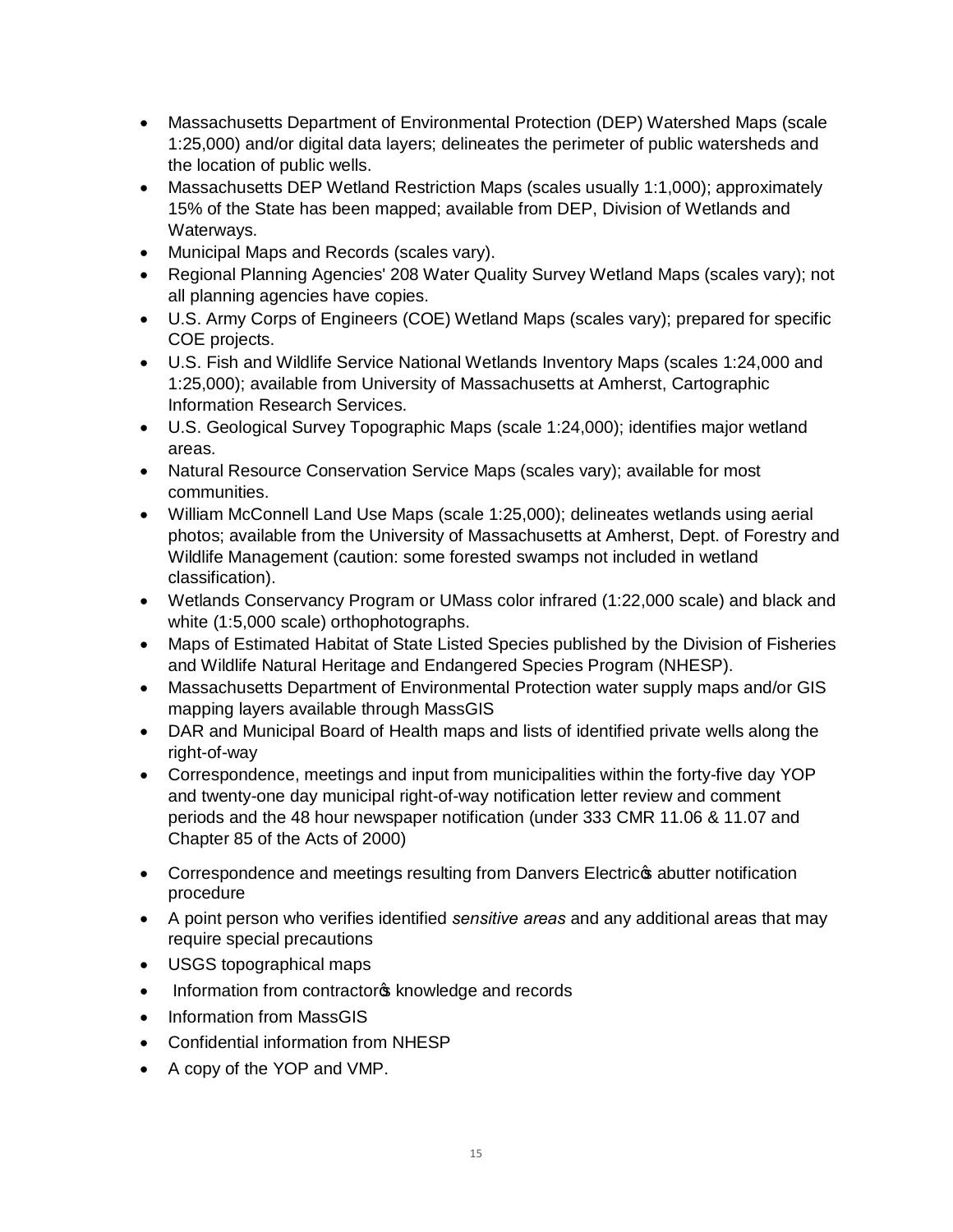## **B. METHOD FOR IDENTIFYING SENSITIVE AREAS AND WETLANDS**

The following procedure will be used to identify right-of-way sensitive areas:

- · The appropriate references and sources will be consulted to determine the location of public and private water supplies.
- · Public water supplies will be designated on YOP maps.
- · Appropriate distances will be measured from sensitive areas to identify no spray areas and limited spray areas.
- · Public and private water supplies will be marked as specified in the YOP according to 333 CMR 11.04.

## **C. CONTROL STRATEGIES FOR SENSITIVE AREAS**

The following vegetation control strategies shall be used for sensitive areas:

- · General Provisions for Sensitive Areas and Non-Sensitive Areas
	- $\circ$  Herbicides will be used in accordance with this Vegetation Management Plan and the YOP. These documents will be carried at all times with the applicator.
	- $\circ$  Herbicide treatment is made only by applicators that are appropriately certified or licensed by the DAR.
	- $\circ$  No foliar applications of herbicides will be used to control vegetation greater than 12 feet in height.
- · No touch-up applications are carried out except under the following conditions:
	- $\circ$  Touch-up applications occur within twelve months of the date of approval of the YOP.
	- o The DAR, Conservation Commission, Board of Health, public water suppliers and chief elected official of the municipality are notified by registered mail at least twenty one days prior to any application.
	- o No more than 10% of the initially identified target vegetation on Danvers Electric's right-of-way in any municipality is treated and the total amount of herbicide applied in anyone year does not exceed the limits specified by the label or YOP.
- · Sensitive Area Restrictions
	- o A minimum of 24 months will elapse between herbicide applications in limited spray areas of public ground water supplies, public surface water supplies, and private drinking water supplies.
	- $\circ$  A minimum of 12 months will elapse between herbicide applications in limited spray areas of surface waters, wetlands, habitat and agricultural areas.
	- $\circ$  No more than the minimum labeled rate of herbicide appropriate to the site, pest and application method will be applied in sensitive areas.
	- o Herbicides recommended for sensitive areas and guidelines for their use will be followed in accordance with the DAR's list of "Approved" herbicides for sensitive areas on rights-of-way.
	- $\circ$  All other limitations placed on sensitive areas will be followed as provided by 333 CMR 11.04.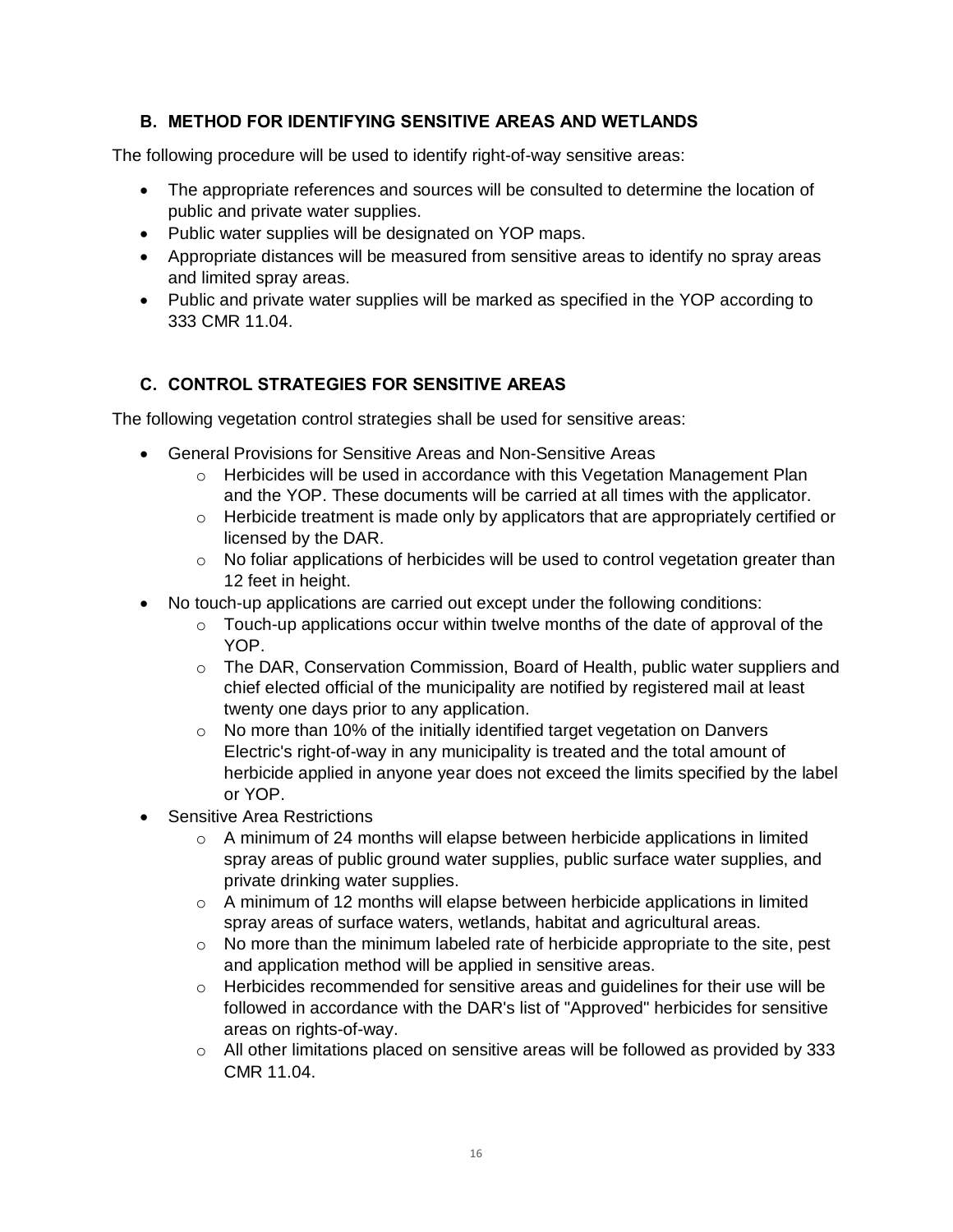## **D. MASSACHUSETTS ENDANGERED SPECIES ACT**

The Massachusetts Endangered Species Act, M.G.L. c. 131A, and regulations promulgated there under, 321 CMR 10.00, sets forth procedures for the listing of Endangered, Threatened, and Special Concern species native to Massachusetts, the designation of Significant Habitats for such species, and establishes rules and prohibitions regarding the activities which take species or alter their Significant Habitats.

To comply with the General Provisions, 321 CMR 10.00 Part 1, Danvers Electric will submit this VMP for review by the Division of Fisheries and Wildlife Natural Heritage and Endangered Species Program (NHESP). Danvers Electric YOP will be submitted to the NHESP for review upon request of the NHESP. Danvers Electric shall take all practicable means and measurers to modify right-of-way vegetation management procedures to avoid damage to state listed species and their habitats as per guidance and information provided by the NHESP.

Provisions of 321 CMR 10.00, Part II, allow NHESP to designate Significant Habitat on any land in the Commonwealth. Danvers Electric would be notified as an owner of interest in any Significant Habitat that incorporates right-of-way. No known designations have been made to date. Vegetation management activities within Significant Habitats require an Alteration Permit from the Director of the Division of Fisheries and Wildlife, 321 CMR 10.00, Part 111. Danvers Electric will, when it becomes necessary, seek such a permit under the Coordinated Permit Review process of the Regulations, Section 10.3 8.

## **8. REMEDIAL SPILL AND EMERGENCY PLAN**

This section is offered as a general procedural guide for responding to chemical spills or related accidents (related accidents include but are not limited to fire, poisoning and vehicle accidents). Danvers Electric contracts with independent, professional, certified herbicide applicators that are responsible for the containment, clean up and reporting of chemical spills or accidents. The following is, therefore, only a guide to the items that shall be available to the treatment crew in the event of a chemical spill or emergency:

#### **Types of Chemical Spills that Require Action**

Chemicals include, but are not limited to, the following:

- · Herbicides
- · Bar and Chain Oil
- · Motor and Hydraulic Oil/Fluids
- · Diesel Fuel
- · Gasoline
- · Title 3 Hazmat Materials.

#### **Required Spill Response Equipment**

As a minimum, the treatment crew should have available on the job site:

- · YOP with Emergency Contact List
- · Safety Data Sheets (SDS)
- · Product Label
- · Product Fact Sheets (when applicable)
- · Appropriate absorbent material
- · Shovel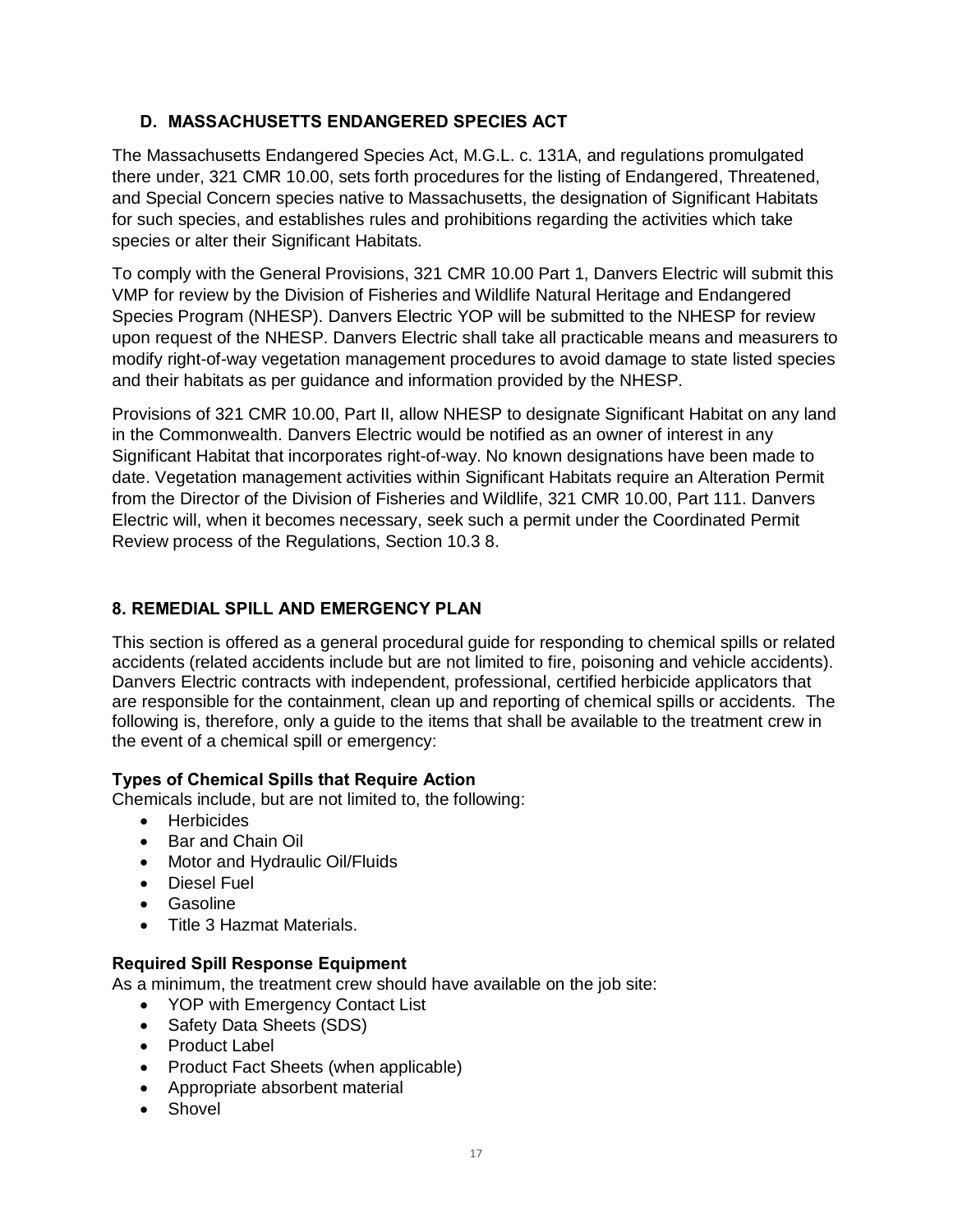- · Broom
- · Flagging
- · Leak Proof Container
- · Heavy-duty Plastic Bags.

#### **Personal Contact**

In the event of Personal Contact with hazardous chemicals:

- · Wash affected area with plenty of soap and water
- · Change clothing which has absorbed hazardous chemicals
- If necessary, contact a physician
- · If necessary, contact the proper emergency services
- · If necessary, follow the procedures for a Major or Minor Spill as outlined below
- · Avoid breathing the fumes of hazardous chemicals.

#### **Clean-up Procedures**

Education and attention will constantly be directed at accident and spill prevention, however, in the event of an unfortunate incident, a spill response check list, included on the following page, will be used as a guide that will be included in the YOPs.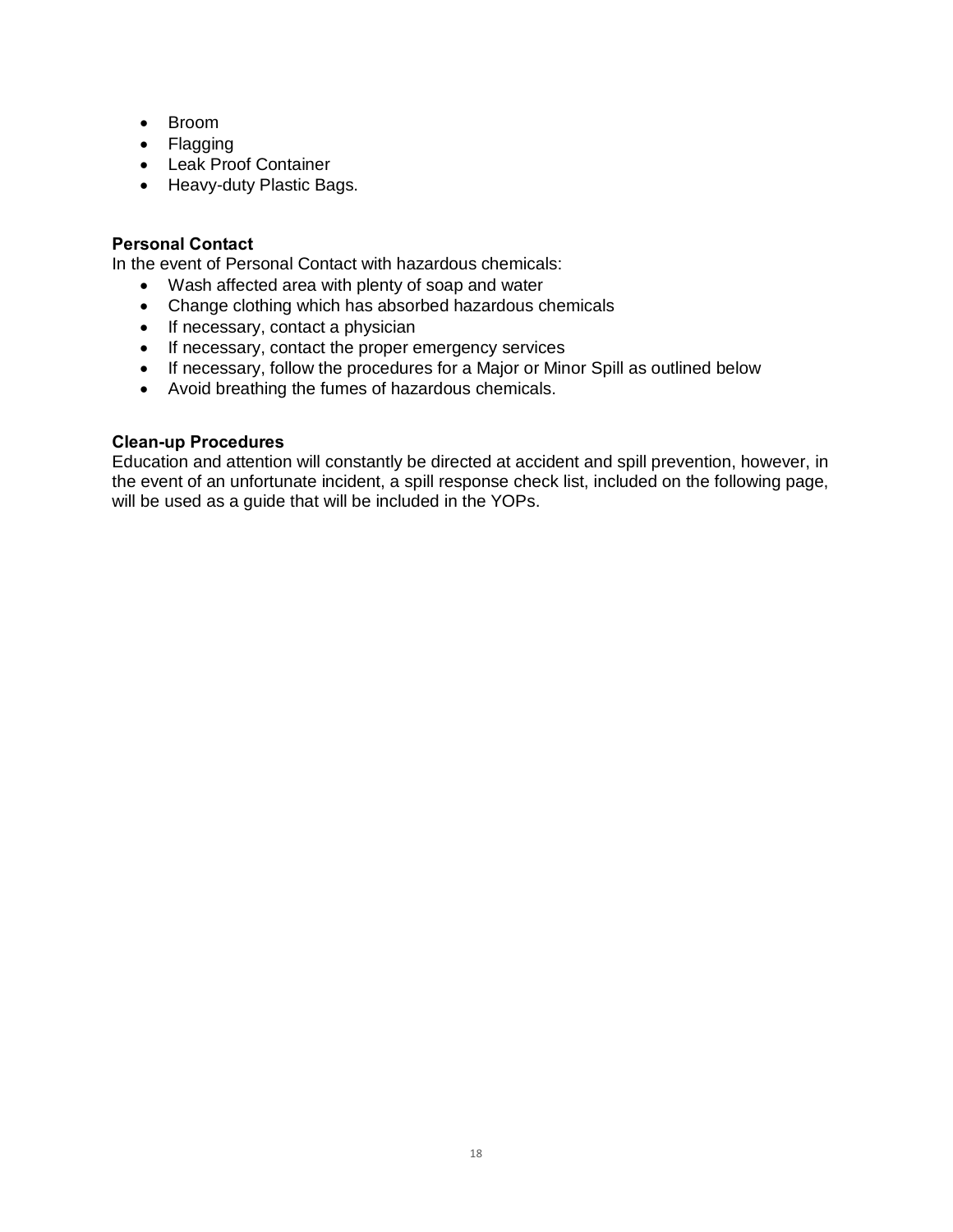**MAJOR SPILL - REPORTABLE SPILLS** (Spills of reportable quantity of material under the Massachusetts Contingency Plan, 310 CMR 40.0000):

## FOLLOW STEPS 1-10

**MINOR SPILL - NON-REPORTABLE SPILLS**:

FOLLOW STEPS 1-4, 7-9 and contact the Danvers Electric Spill Coordinator

#### **HERBICIDE SPILL CHECK LIST**

| Order | Action                                                                                                                                                                                                            |                | Done<br>[14 |
|-------|-------------------------------------------------------------------------------------------------------------------------------------------------------------------------------------------------------------------|----------------|-------------|
| 1     | Use any and all PPE as directed by product label or SDS                                                                                                                                                           |                |             |
| 2     | Cordon-off spill area to unauthorized people and traffic to reduce the spread and exposure of<br>the spill                                                                                                        |                |             |
| 3     | Identify source of spill and apply corrective action, if possible stop or limit any additional<br>amounts of spilled product                                                                                      |                |             |
| 4     | Contain spill and confine the spread by damaging or diking with soil, clay or other absorbent<br>materials.                                                                                                       |                |             |
| 5     | Report spills of "reportable quantity" to the Mass. DEP and DAR:                                                                                                                                                  |                |             |
|       | Massachusetts DAR, Pesticide Bureau                                                                                                                                                                               | (617) 626-1700 |             |
|       | Massachusetts Department of<br>Environmental Protection, Incident Response                                                                                                                                        | (888) 304-1133 |             |
| 6     | If the spill cannot be contained or cleaned-up properly, or if there is a threat of contamination<br>to any bodies of water, immediately contact any of the following applicable emergency<br>response personnel: |                |             |
|       | <b>Danvers Electric</b>                                                                                                                                                                                           | (978) 774-0005 |             |
|       | Danvers Police                                                                                                                                                                                                    | (978) 774-1213 |             |
|       | Cushing Jammallo Wheeler                                                                                                                                                                                          | (978) 368-6320 |             |
|       | Product Manufacturer(s)                                                                                                                                                                                           |                |             |
|       | 1                                                                                                                                                                                                                 |                |             |
|       | $\overline{2}$                                                                                                                                                                                                    |                |             |
|       | 3                                                                                                                                                                                                                 |                |             |
|       | Chemtrac                                                                                                                                                                                                          | (800) 424-9300 |             |
| 7     | Remain at the scene to provide information relative to handling and clean-up of spilled<br>product                                                                                                                |                |             |
| 8     | If possible, complete the process of "soaking up" with absorbent materials                                                                                                                                        |                |             |
| 9     | Sweep or shovel contaminate products and soil into leak proof containers for proper disposal<br>at approved location                                                                                              |                |             |
| 10    | Spread activated charcoal over spill area to inactivate any residual herbicide                                                                                                                                    |                |             |